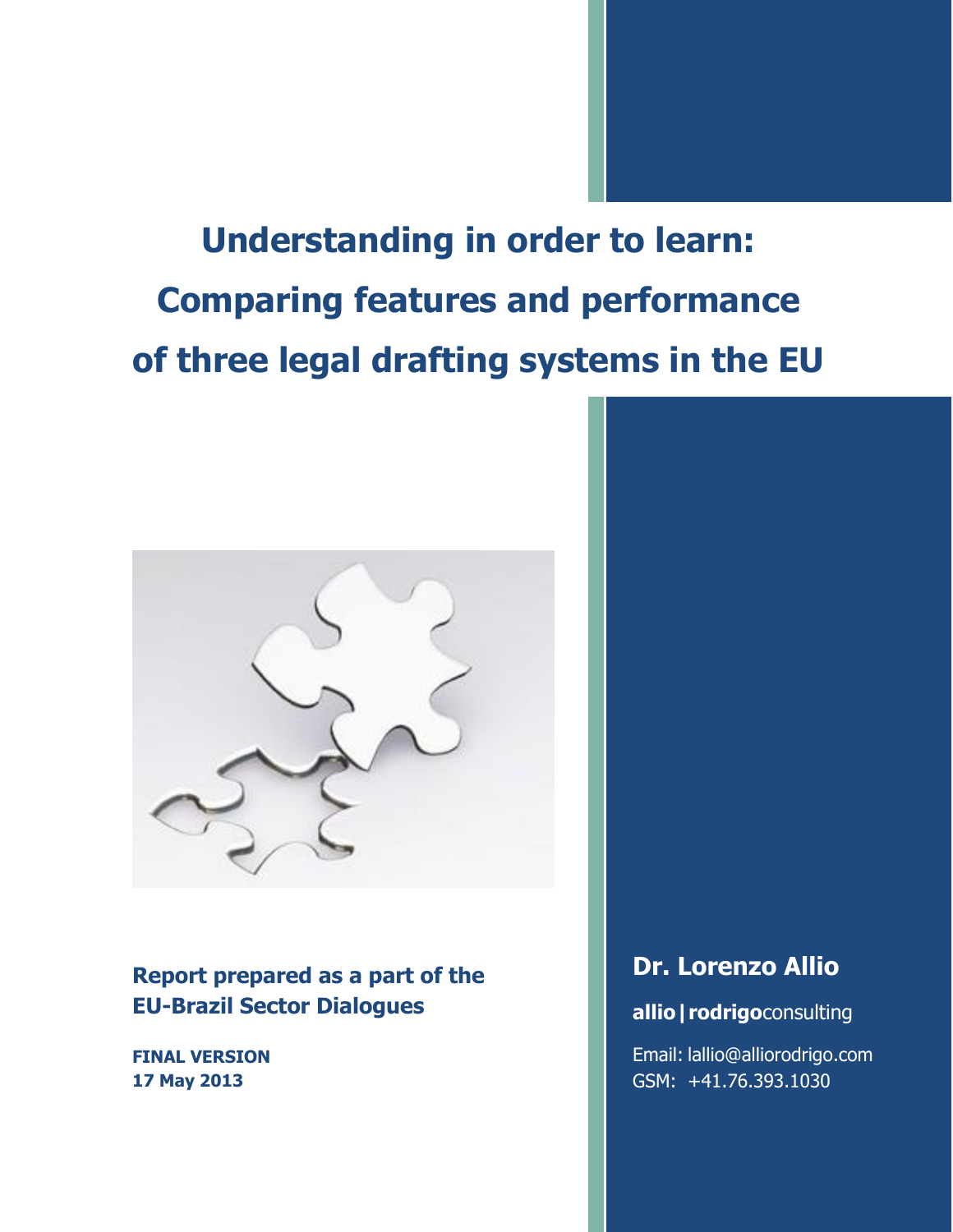# **TABLE OF CONTENTS**

| 3. UNDERSTANDING THE MAIN FEATURES OF LEGAL DRAFTING SYSTEMS14                |
|-------------------------------------------------------------------------------|
|                                                                               |
| 3.2. The policy of improving legal drafting: A short historical background 15 |
|                                                                               |
|                                                                               |
|                                                                               |
|                                                                               |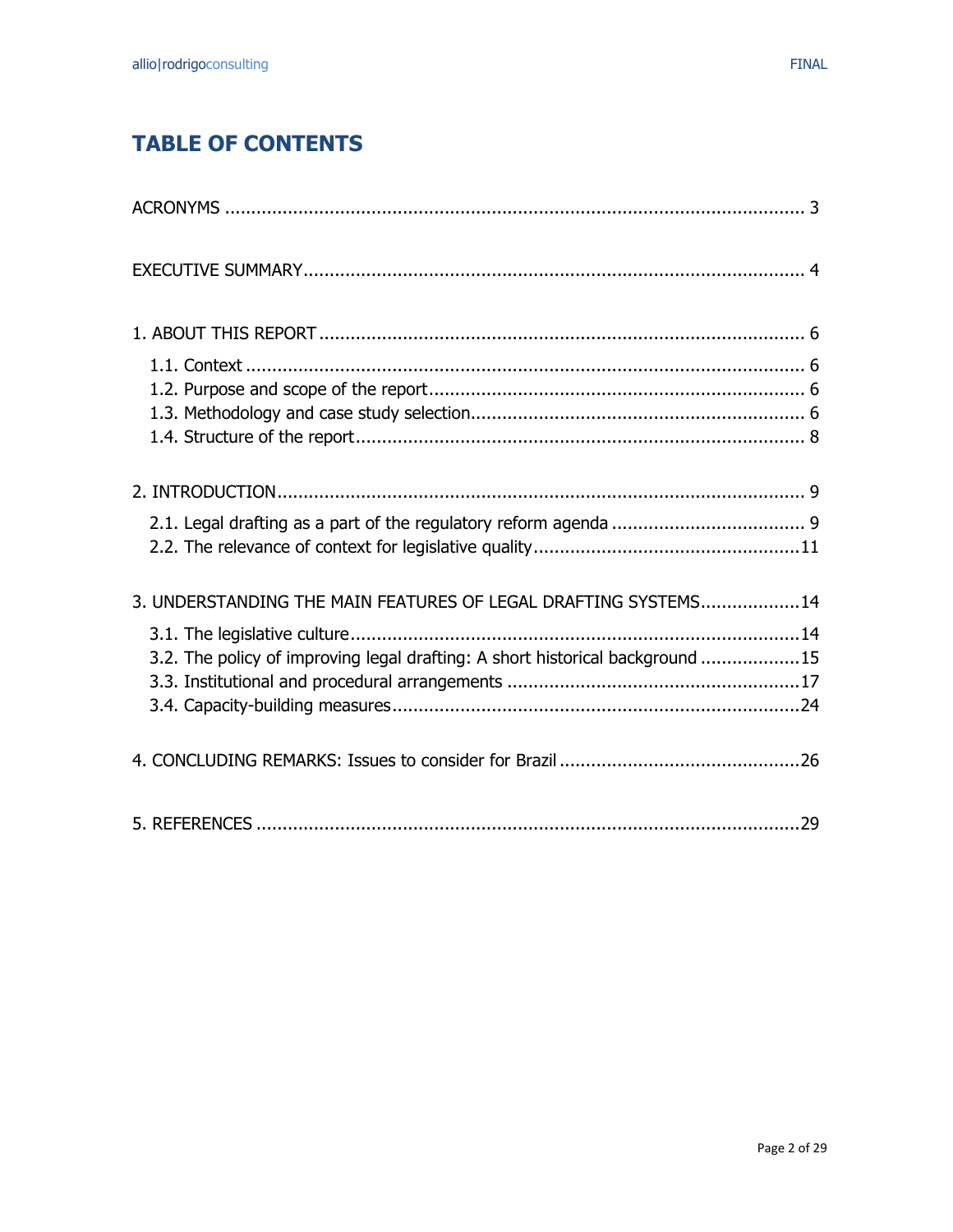# <span id="page-2-0"></span>**ACRONYMS**

| <b>CEJUR</b> | : Legal Centre of the Presidency (in Portugal)                         |
|--------------|------------------------------------------------------------------------|
| <b>DGJP</b>  | : General-Directorate of Justice Policies (in Portugal)                |
| <b>ECJ</b>   | : European Court of Justice                                            |
| <b>EU</b>    | : European Union                                                       |
| <b>ECHR</b>  | : European Court of Human Rights                                       |
| <b>DILA</b>  | : Directorate of Legal and Administrative Information (in France)      |
| <b>IIA</b>   | : Inter-Institutional Agreement                                        |
| ICT          | : Information and Communication Technologies                           |
| <b>ISO</b>   | : International Standards Organisation                                 |
| IT           | : Information Technologies                                             |
| <b>JPG</b>   | : Joint Practical Guide (of the EU institutions)                       |
| MEP(s)       | : Member(s) of the European Parliament                                 |
| <b>OECD</b>  | : Organisation for the Economic Cooperation and Development            |
| OJ.          | : Official Journal                                                     |
| <b>OPOCE</b> | : Office for Official Publications of the European Communities         |
| <b>REACH</b> | : Registration, Evaluation, Authorisation and Restriction of Chemicals |
| <b>SGG</b>   | : General Secretariat of the Government (in France)                    |
| <b>TEU</b>   | : Treaty on European Union                                             |
| <b>TFEU</b>  | : Treaty on the Functioning of the European Union                      |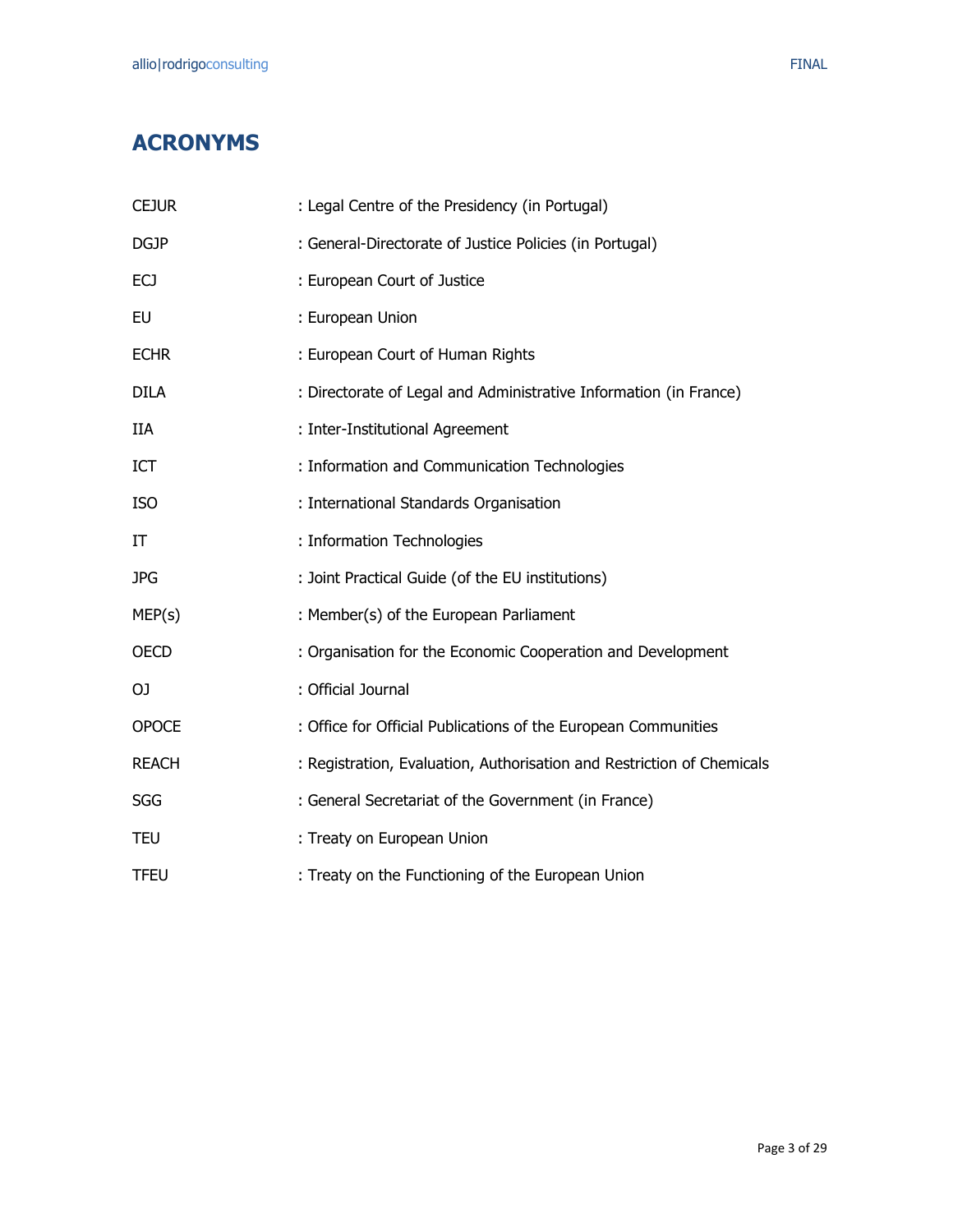# <span id="page-3-0"></span>**EXECUTIVE SUMMARY**

- As a contribution to supporting the EU-Brazil Sectoral Dialogue on "Regulatory policies", this paper looks into approaches to legislative drafting in selected European executives: the European Commission, France and Portugal. The purpose of the paper is to highlight practices and possible lessons for Brazil in its commitment to improve legislative quality.
- Legal drafting  $-$  or "legistics"  $-$  is widely considered as being integral part of the regulatory reform toolkit. Deeply rooted in the rule-of-law principle, legal drafting is concerned with the intelligibility of laws and regulations. Legal acts must be fully readable and comprehensible – i.e. they shall be clear and expressed in a simple and precise ("plain") language; due attention shall be paid to internal and external legal and semantic consistency; and consideration shall be given, wherever appropriate, of the multilingual contexts.
- Arguably more than any other regulatory instrument such as impact analysis, public consultation or administrative simplification, legistics is visibly influenced by the legal tradition informing the decision-making context at hand. While the pure "common law" and "civil law" features are less and less evident in modern world jurisdictions, they significantly shape not only the style of legislation, but also the way legislation is communicated, interpreted and complied with.
- The extent to which legal acts are accessible to the wider public is a further crucial junction in addressing legislative quality. "Good accessibility" is not merely about setting up a wellperforming technical machinery. Its relevance is vital to the very credibility (and hence: the legitimacy) of the whole legal and political systems, because under the rule-of-law such systems can operate fully only on the presumption that everybody is informed of their rights, their duties, and the law. Credibility, in turn, creates stability, trust, and confidence. As such, it can significantly contribute to boosting economic performance.
- The diffusion of ICT has immensely facilitated practices that enhance accessibility. Electronic databases are commonly available for free across EU Member States; courts accept electronic versions of legislation as authentic acts; and IT-assisted, transparent processes for the development and enactment of legislation are largely deployed by government and legislative assemblies.
- The paper reviews the selected case studies from a number of perspectives, including the underlying legislative culture; the measures undertaken over the past two decades to improve legislative quality; the institutional and administrative arrangements; and the initiatives taken to enhance capacities in specialised legal drafting through training.
- The analysis highlights a possible gap between centralising top expertise for legal drafting while maintaining primary drafting responsibility in the (sectoral, policy-oriented) line departments. Investment in improving the very first drafts of legislative proposals appear to be likely to pay off later on throughout the various phases of the legislative process, including at the moment of implementing and enforcing legislation.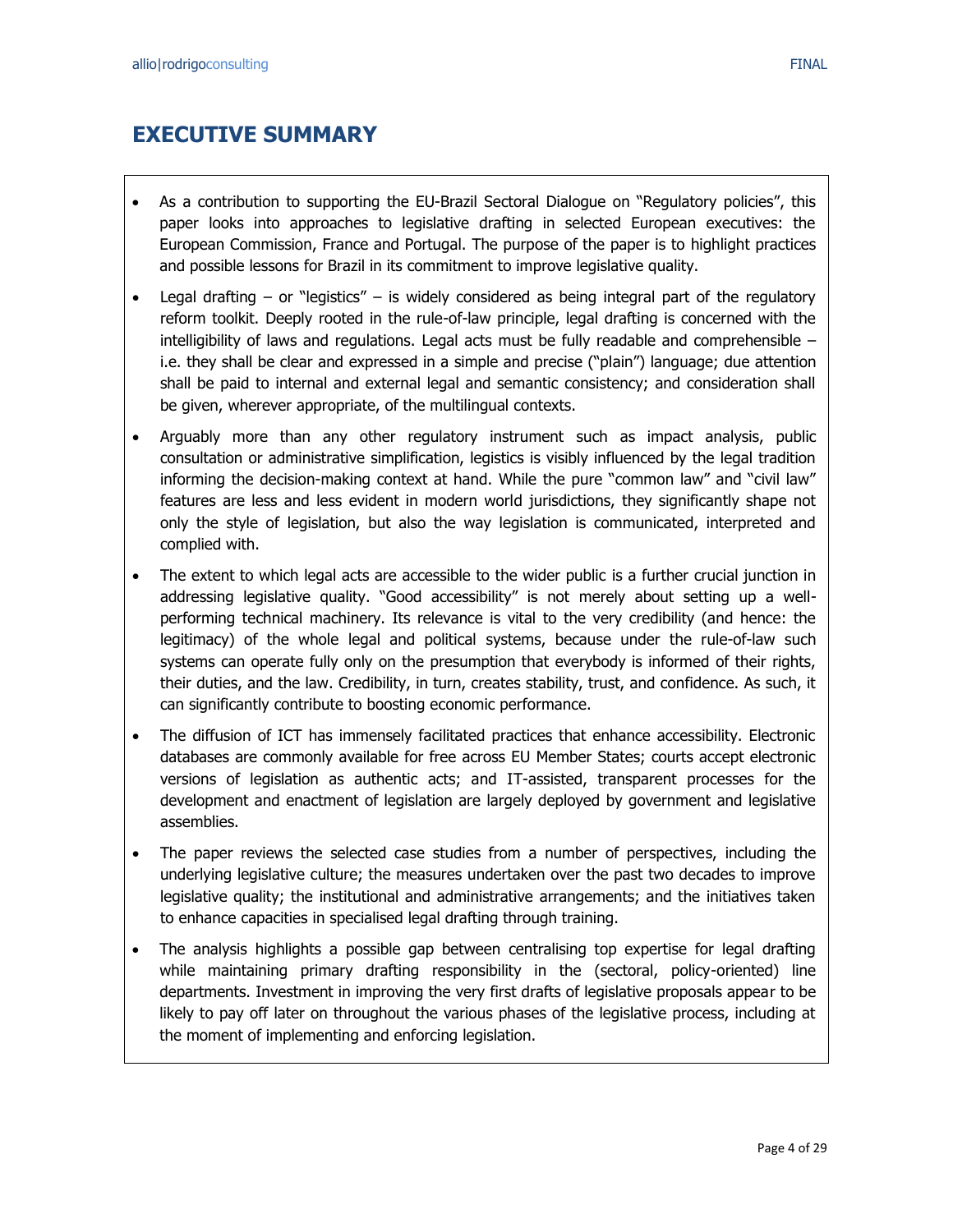- The introduction of guidance material is considered an indispensable but not sufficient condition to diffuse adequate know-how across the administration. Also for those jurisdictions where dedicated guidelines have been introduced since long time, criticism persists about the real impact of such guidance material and the overall quality of legal texts. Capacity-building is likely to be maximised through continuous training and sharing of experience. In this respect, inter-institutional agreements as well as opportunities to interchange among various levels of government are critical success factors.
- As hinted above, the legislative quality domain is one of the areas most prone to rapidly benefit from the diffusion and sophistication of modern ICT. This is particularly evident when it comes to computer assisted drafting (which allows for format standardisation, language correction and speedy transmission) and to online accessibility of official gazettes and ancillary databases.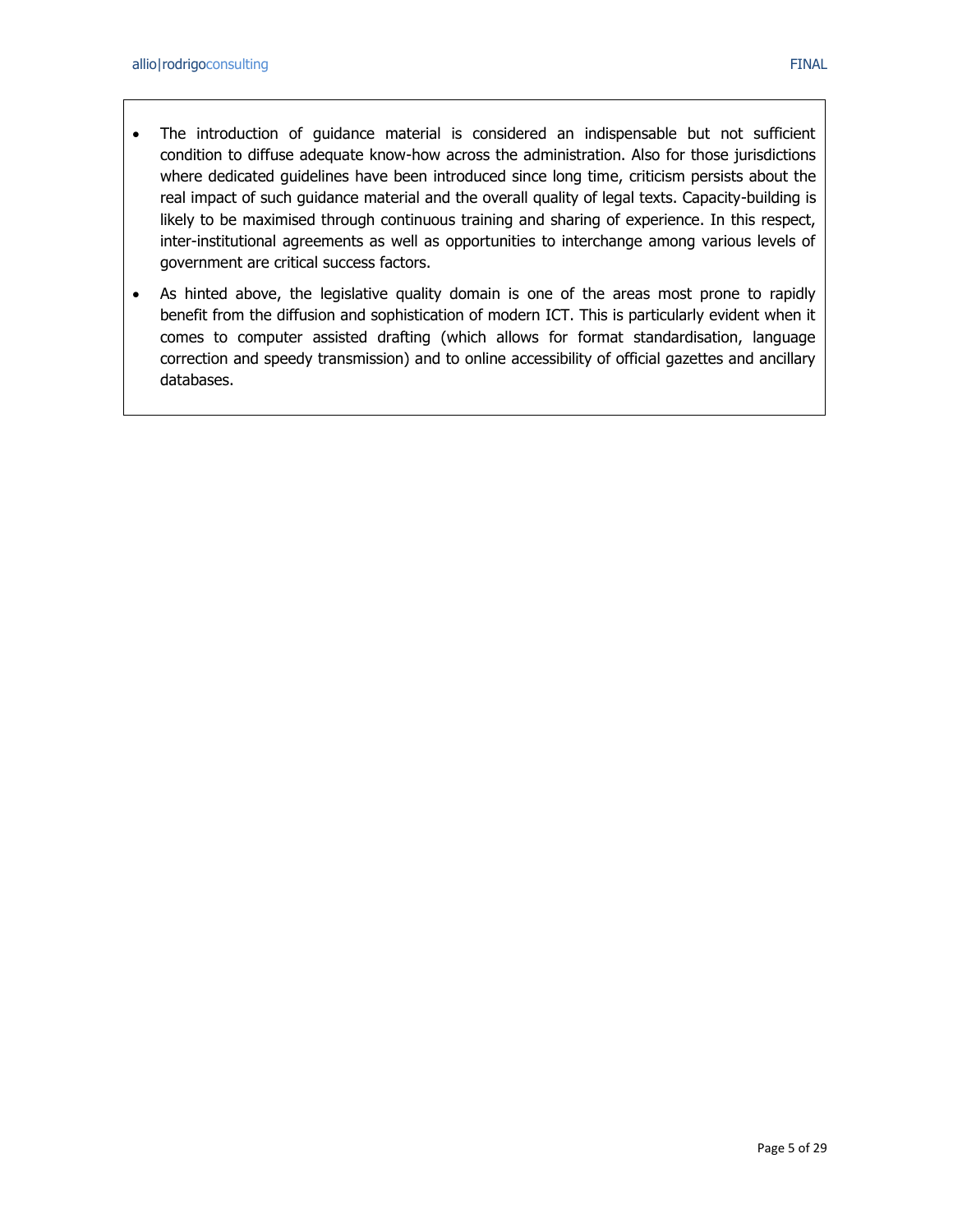# <span id="page-5-0"></span>**1. ABOUT THIS REPORT**

# <span id="page-5-1"></span>**1.1. CONTEXT**

This paper is a deliverable of the Dialogue on "Regulatory policies", a strand of the Sector Dialogues between the EU and Brazil.<sup>1</sup> This Dialogue envisages promoting a high-level international event in which senior EU and Brazilian civil servants and international experts discuss experiences with RIA in the EU. This paper serves as a background study for that discussion, to be held in Brasilia on 23-24 May 2013.

The paper fits the overall commitment by the Brazilian Government to raise the quality standards of the legal acts prepared and adopted at the federal level. Legal drafting is considered in this context as one of the strands of actions that are believed to yield the most visible fruits for both private sector end-users and citizens in Brazil as well as the country's international partners.

### <span id="page-5-2"></span>**1.2. PURPOSE AND SCOPE OF THE REPORT**

This paper highlights practices and possible lessons for Brazil that can be drawn from approaches to legislative drafting as experienced in selected European jurisdictions. Its purpose is to identify key features for each of the systems analysed, presenting the underlying mechanisms that characterise legislative drafting in the various institutional, administrative and legal contexts.

The case studies principally focus on the role of and the measures undertaken by the executive branch in ensuring legislative quality. The input provided to legal drafting by legislative bodies and the latters' control over the quality of the legal acts fall outside the scope of this report.

A number of elements constituting the peer-review and benchmarking approaches will be the basis of the paper – embodying thereby the spirit and purpose of the EU-Brazil Sector Dialogues.

### <span id="page-5-3"></span>**1.3. METHODOLOGY AND CASE STUDY SELECTION**

"Benchmarking" good practices fosters mutual learning processes and contributes to convergence of international practices from a "race-to-the-top" approach. The identification of best practices goes beyond simple comparison of indicators as it deals with the possible factors and mechanisms underlying differences in performance. A best practice can be identified only within the context at hand.

As it is typical for every comparative analysis, the choice of the case studies must reflect determinate assumptions and criteria. This has also been the case for this paper, where the underlying assumption was that no "best legisitcs model" exists a priori, and it is not possible to

<sup>&</sup>lt;sup>1</sup> See [http://www.dialogossetoriais.org/.](http://www.dialogossetoriais.org/)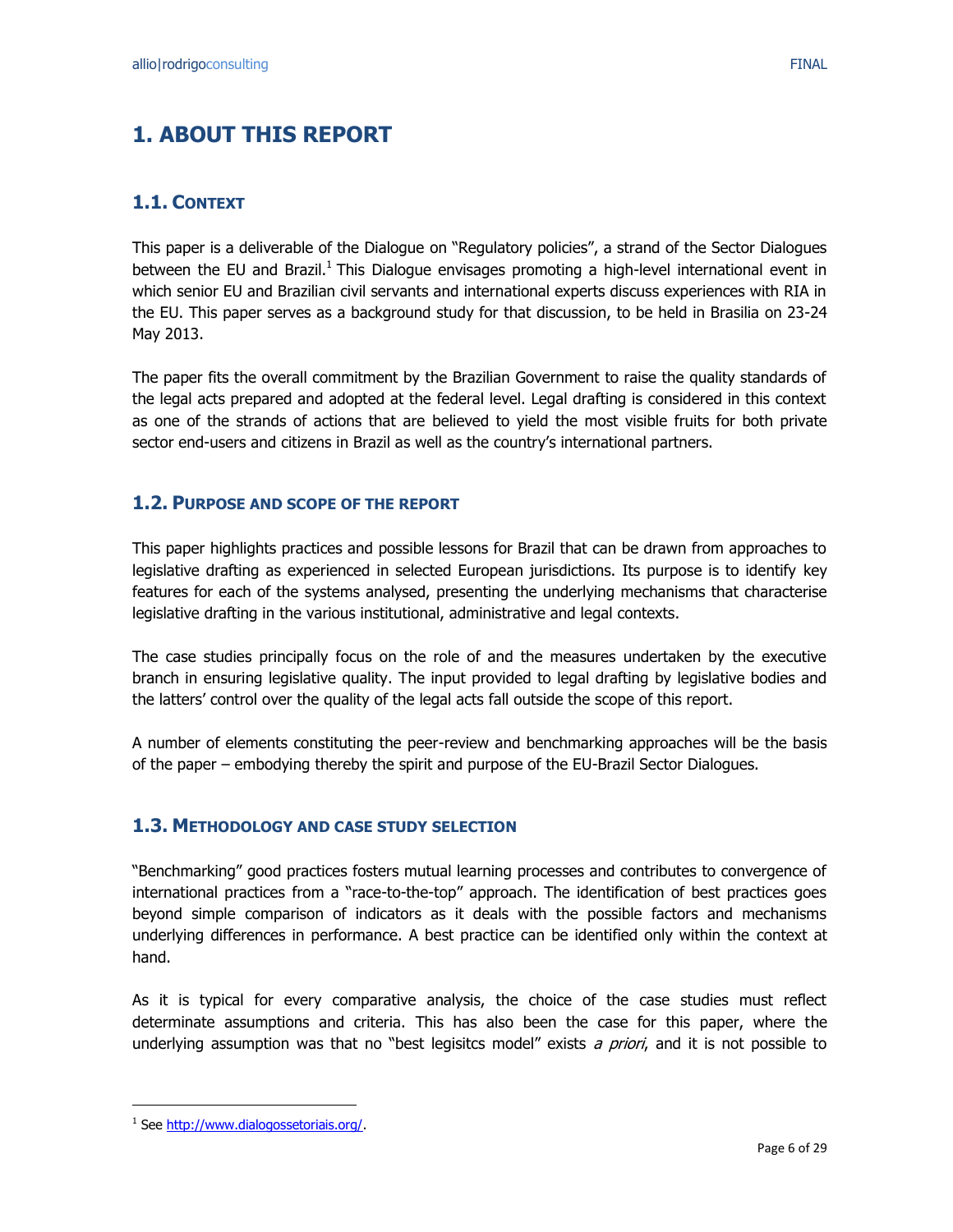imagine a simple "plug-and-play" of European – and, for that matter: international – good practices into the Brazilian legal drafting context.

Neither administrative nor regulatory practices can easily be defined in terms of input and output, and performance is affected not only by national particularities and international trends, but also by specific features of each organisational entity. This peer review hence supports the analysis of organisational settings; regulatory standards; as well as operational practices. As a result, the paper is based on a structured design that not only describes the good practices, but above all includes the mechanisms that allow causal linkages yielding to success reform outcomes. The case studies are presented in such a way that they highlight why a certain legistics system works the way it works in a given jurisdiction.

This study compares legistics practices in the executives of three jurisdictions – France, Portugal, and the European Union:

- One major criterion for the selection of these case studies was looking into jurisdictions with civil law tradition – one that fundamentally characterises the Brazilian legislative culture, too. While modern legislative contexts can be classified less categorically under a pure common law or civil law archetype,<sup>2</sup> France (together with Spain) is considered one of the founding legal systems of the civil law tradition. The Portuguese system is also deeply informed by the same legal family. The civil law traits of the EU may well be less evident than in the other two national cases selected, both for its unique, supranational character and for the influences in its *modus operandi* brought about by the various EU enlargement waves. The fact that the European Commission must issue legislative proposals in more than 20 official languages which then need to be transposed and implemented in soon 28 EU Member States further contributes to developing a less pure civil law approach at the EU level. Nonetheless, the Commission is often described as a polity conceived and rooted in the French administrative and legislative culture and its consideration in this paper opens up the interesting perspective of how malleably legislative drafting practices can (must) evolve in mixed contexts.
- A further rationale for selecting the European Commission is the acknowledgement that legal drafting agreements between the EU institutions are among the first regulatory reform arrangements signed at the EU-level, arguably setting the path for reforms in other better regulation areas such as impact assessment, public consultation or risk management practices (Hummer, 2007). This can provide inputs on how to organise a comprehensive regulatory reform agenda which encompasses both formal legal improvements and changes in elaborating the substantial aspects of regulatory decisions.
- Including the case of Portugal, finally, allows for presenting the unique combination of a European jurisdiction working in the same language as Brazil. Investigating influences of Europeanization in the Portuguese system may bring stimulating insights for reflection in Brazil.

A final note refers to the sources used in this paper. The analyses are grounded in a variety of sources consisting of primary information as available on official websites; and secondary literature, for instance drawing from official (OECD) reviews as well as academic articles and papers.

<sup>&</sup>lt;sup>2</sup> See the discussion at Point 2.2 below.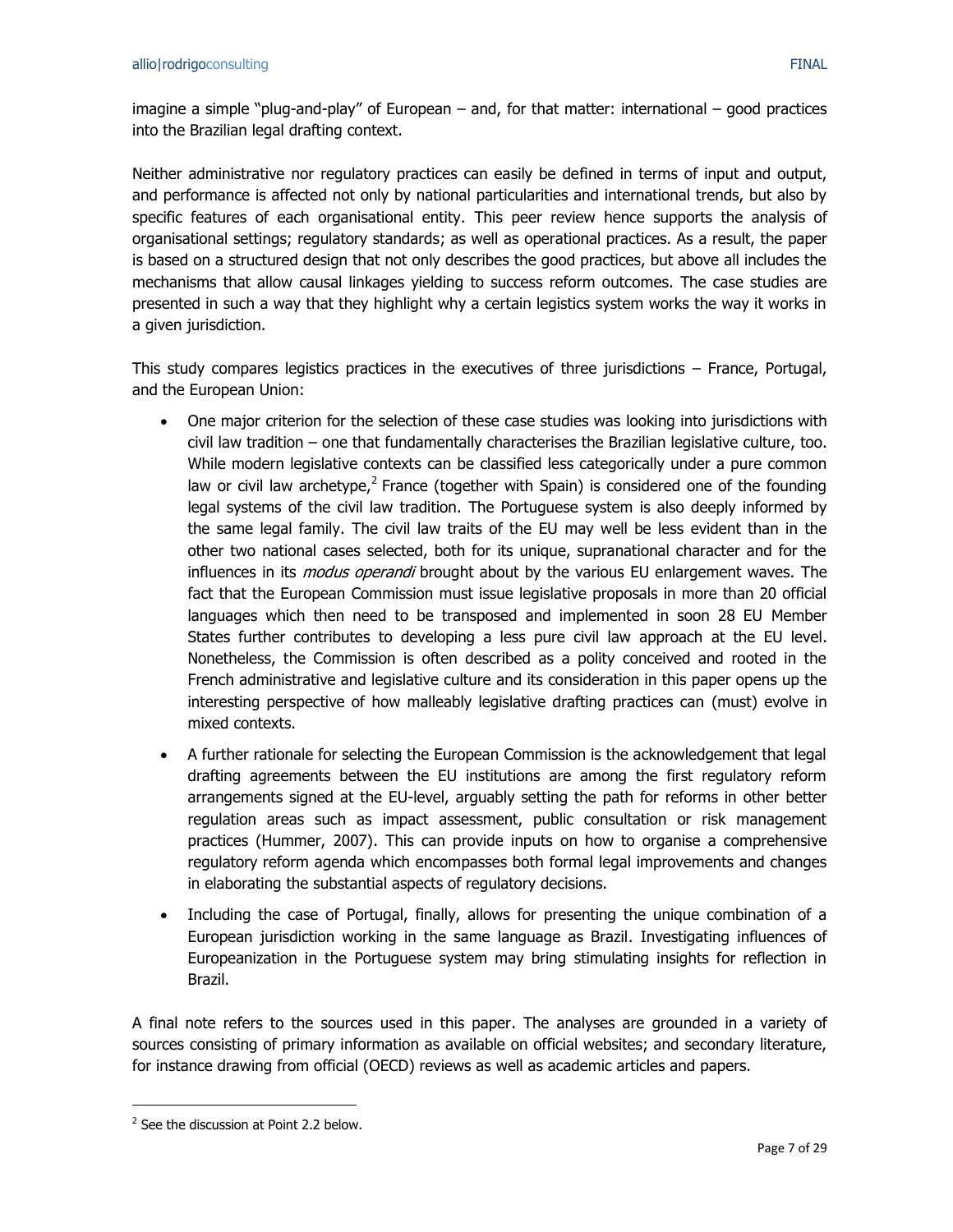<span id="page-7-0"></span>Chapter 2 of the paper introduces legislative drafting as an integral part of the international regulatory reform toolkit, putting emphasis on the necessity to consider the overarching context as a key determinant for the understanding of legislative style.

Further to the research design and methodological assumptions outlined above, Chapter 3 will then take account of the following issues when presenting the key features of legisitcs in each case study jurisdiction:

- the domestic legislative culture;
- past and current forms of practices with legal drafting;
- the allocation of roles and responsibilities; the organisation of the oversight function; and the adoption of guidelines; and
- the deployment of capacity-building arrangements.

Finally, the paper synthetizes the main lessons which Brazil may consider when consolidating its efforts to reform legislative drafting at the federal level.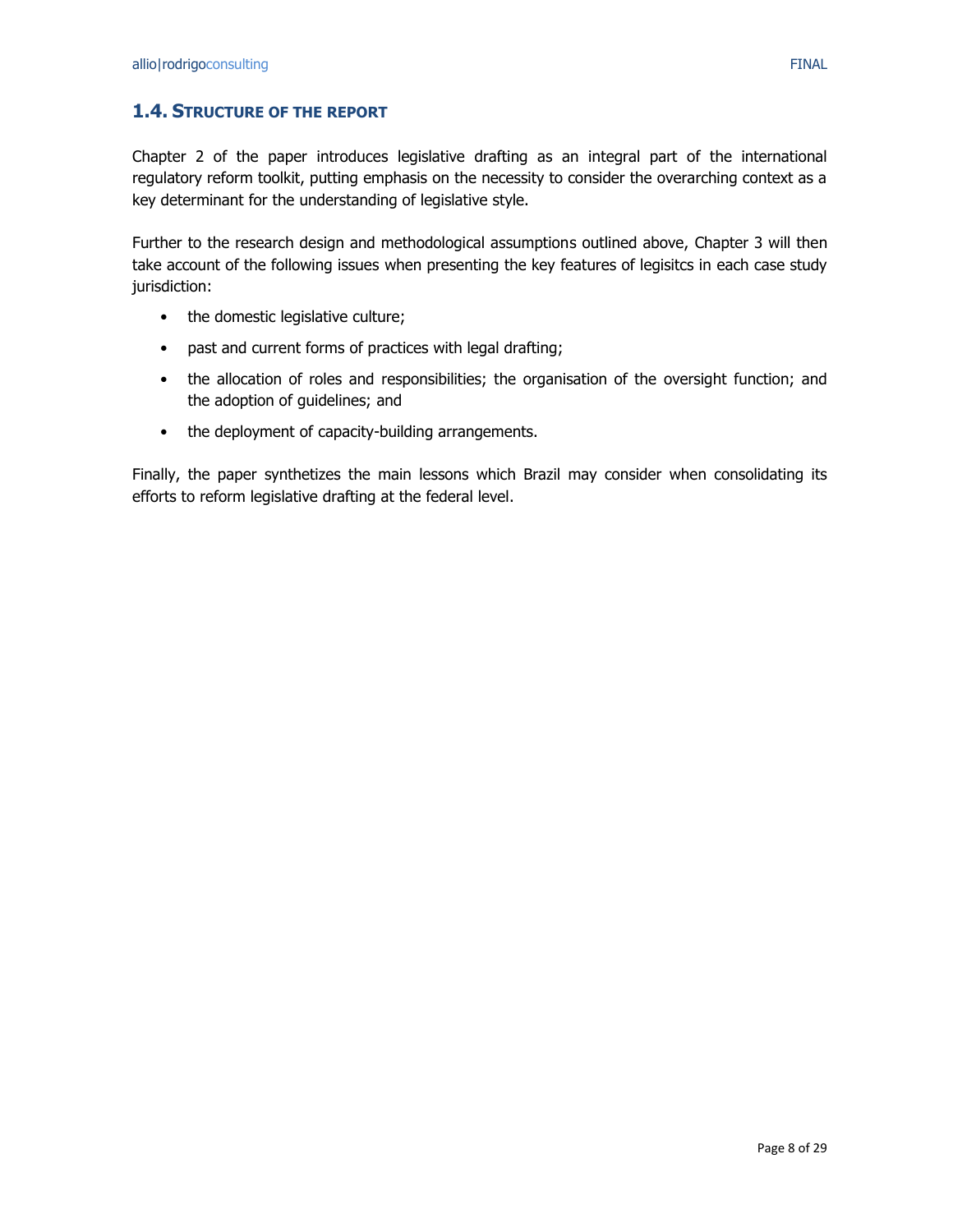# <span id="page-8-0"></span>**2. INTRODUCTION**

#### <span id="page-8-1"></span>**2.1. LEGAL DRAFTING AS A PART OF THE REGULATORY REFORM AGENDA**

A number of factors well explain the growing concern among both developed and emerging economies with the quality of regulation.  $3$  The goals have ranged from enhancing "good governance" and improving the transparency and participatory character of decision-making; to boosting competitiveness through better operating conditions for private sector development; and raising and maintaining standards for public health and safety and environment protection. In Europe particularly, initiatives have fallen under the label of "Better" and now "Smart Regulation" strategies, taking place at both the EU and the national level.

One of the common features of the many regulatory reforms programmes that have mushroomed over the past decade is the ambition to improve the overall quality of decision-making and it outputs, most notably of legal acts. The notion of legislative or regulatory "quality" – as much as the corollary attributes "better" and "smart" – remains however largely difficult to grasp. Dictionaries of the English language commonly define "quality" by referring to the fundamental character or property of something, most often in relation to a given requirement of standard of excellence. As noted also by Voermans (2009:64), the ISO-9000 definition of quality mirrors this interpretation of the term, therefore "legislative quality" can be defined as the extent to which legislative instruments and procedures meet legislative standards. "But then a new question emerges: what are the relevant or proper standards for [...] legislation?" Voermans (ibid.) answers this question by sketching a number of "functions" that legislation fulfils in rule-of-law systems, and which contribute to frame its quality:

- the *constitutional function* denotes the property of legislation to both provide and guarantee the level playing field for government action;
- the *political function* of legislation refers to its property of allowing mediation among interests represented and operating in a given jurisdiction;
- its *democratic function* frames how popular participation is to be organised in the preparation, enactment or implementation of law;
- the *instrumental function* expresses the property of legislation to serve as an instrument to further public policies; while
- the *bureaucratic function* refers to the basic framework that legislation provides for the operation of the administrative apparatus.<sup>4</sup>

In order to perform most of these functions, legislation must meet some basic requirements. The rule-of-law principle implies meeting at least three fundamental pre-requisites to the activity of legislating.

 First, there ought to be a constitutional power to legislate, while legislative processes and legislative discretion are confined by law. Voermans (2009:66) speaks in this context of

 $3$  In this paper, "regulation" and "legislation" are used as almost interchangeably terms, unless excplicity specified.

<sup>&</sup>lt;sup>4</sup> Further "communicative" and "symbolic" functions of legislation are to be mentioned.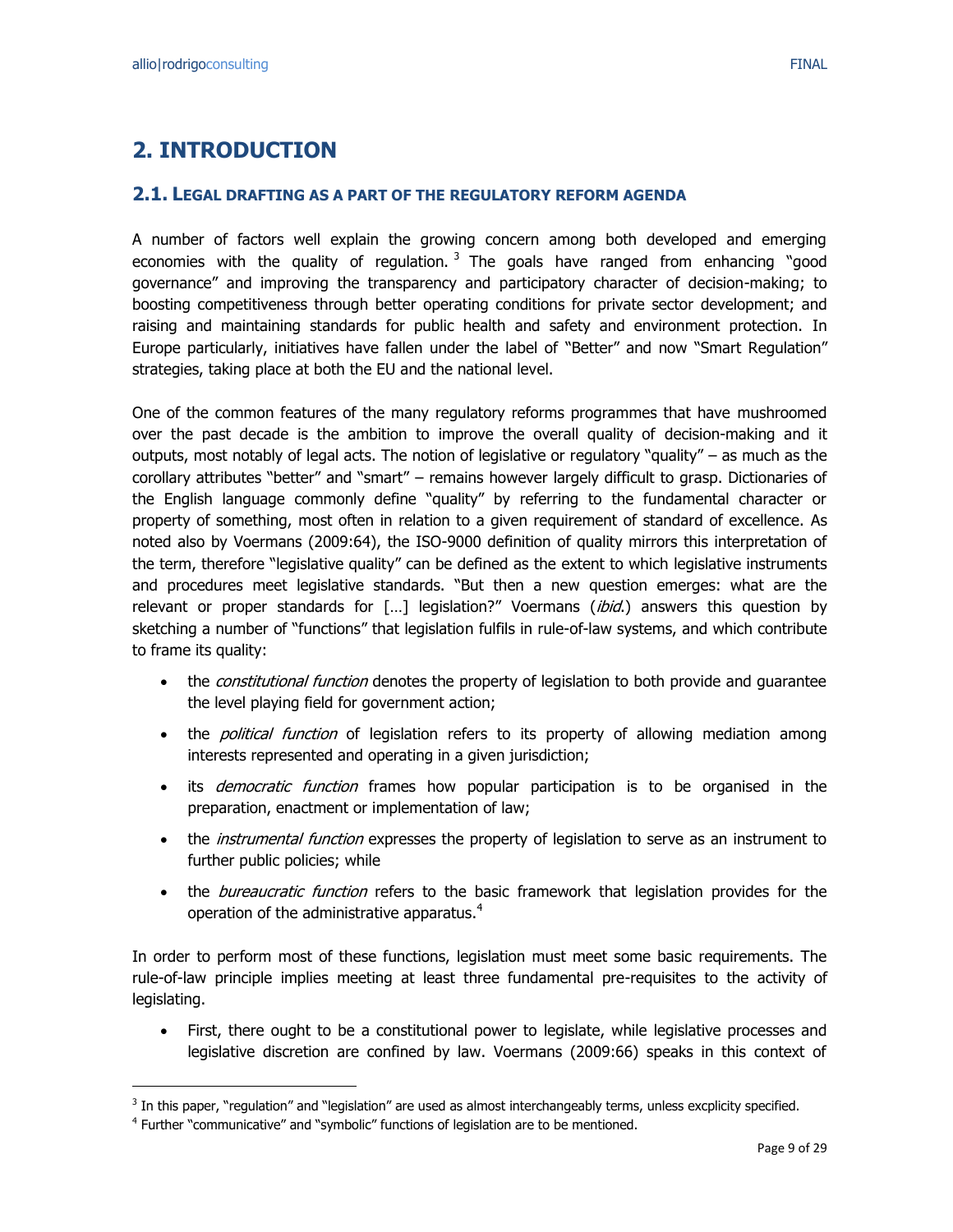$\overline{a}$ 

"principle of legality", referring to the preparation and enactment of law according to "due procedures, not acting contrary to higher ranking laws, and [respecting] some form of accommodation to existing law".

- Second, the rule-of-law imposes on the legislator to consider the implementation and enforcement of legislation to be enacted – in Voermans' terminology this is the "principle of effectiveness".
- Finally, the resulting legislative act must abide with the legal certainty requirement what Voermans (*ibid.*) calls the "principle of intelligibility", i.e. "the principle that legislative acts need to some extent to be readable and intelligible to their addressees."

It is on this last key feature of legislation that this paper focuses – less on other aspects of regulatory quality understood, for instance, as means to achieve net benefits for the overall societal welfare.<sup>5</sup> In particular, the paper makes reference to the *technical quality* of a legislative act. This notion includes the act's readability and comprehensibility – i.e. whether it is clear, expressed in a simple and precise ("plain") language; whether due attention is paid to internal and external legal and semantic consistency; and whether consideration is given, wherever appropriate, of the multilingual contexts.<sup>6</sup>

It shall nonetheless be noted that the overall technical quality of an act does not necessarily result from the maximisation of each one of the above-mentioned factors. For instance, seeking the simpler and "plainer" language possible may sometimes clash with the objective of guaranteeing legal certainty. It has for instance proven particularly difficult to translate existing legislation into a legally equivalent plain language version (Tanner, 2006).

When it comes to regulatory reform agendas, therefore, the very style of legislation  $-$  i.e. the way legal acts express a given message – clearly matters. Linguists and sociologists understand laws as "coded in language" (Gibbons, 1999), thereby stressing the cultural and symbolic relevance that these texts have in informing and shaping individual and societal behaviour. There is, moreover, more or less anecdotal evidence in economic and comparative literature suggesting that poorly drafted legislation does not merely irritates end-users, but it can also cause deficient implementation, lower compliance rates and complicate enforcement. While "admittedly, we know little about the way in which the form or style of legislation affects the outcomes of legislation" (Voermans, 2011:39), it is commonly acknowledged that a complex, verbose style (see Box 1) and texts full of jargon tend to create additional burdens because of the need for further legal and administrative explanation and accessibility enablers.

 $5$  On this aspect, cfr. "Understanding in order to learn: Comparing features and performance of four RIA systems in the EU", Report prepared as a part of the EU-Brazil Sectoral Dialogues, 17 May 2013.

<sup>&</sup>lt;sup>6</sup> These are by the way defining points christallised in the EU IIA 1998 (see below), at Points 1 to 19. On the multilinguism aspect, see Voermans (2011:43-46).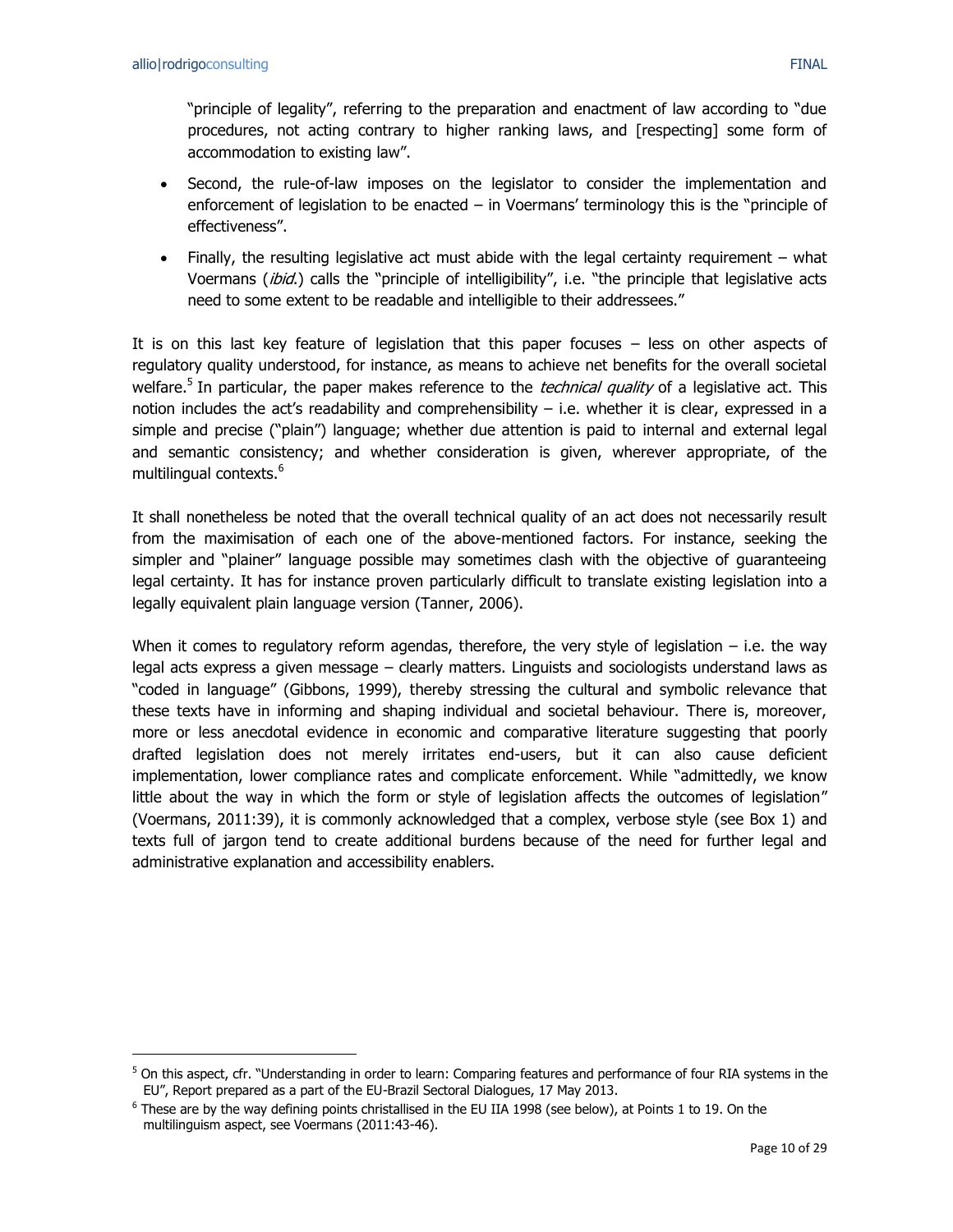#### **Box 1. Plain language starts from the title**

Examples may be produced in dozens from all jurisdictions, but a couple of cases often quoted from the EU acquis communautaire well illustrate the struggle with producing concise and clear texts – starting with the titles of the legal acts.

Example 1: The often-used example of a EU Regulation title of 92 words is probably an extreme:

 "Commission Regulation (EC) No 2592/1999 of 8 December 1999 amending Regulation (EC) No 1826/1999 amending Regulation (EC) No 929/1999 imposing provisional anti-dumping and countervailing duties on imports of farmed Atlantic salmon originating in Norway with regard to certain exporters, imposing provisional anti-dumping and countervailing duties on imports of such salmon with regard to certain exporters, amending Decision 97/634/EC accepting undertakings offered in connection with the anti-dumping and anti-subsidies proceedings concerning imports of such salmon and amending Council Regulation (EC) No 772/1999 imposing definitive anti-dumping and countervailing duties on imports of such salmon".<sup>7</sup>

Example 2: Also recent EU laws suffer from similar shortcomings. The famous "REACH" Regulation governing chemicals has a byzantine original title:

 "Regulation (EC) No 1907/2006 of the European Parliament and of the Council of 18 December 2006 concerning the Registration, Evaluation, Authorisation and Restriction of Chemicals (REACH), establishing a European Chemicals Agency, amending Directive 1999/45/EC and repealing Council Regulation (EEC) No 793/93 and Commission Regulation (EC) No 1488/94 as well as Council Directive 76/769/EEC and Commission Directives 91/155/EEC, 93/67/EEC, 93/105/EC and 2000/21/EC".<sup>8</sup>

That title is too long for an act affecting a vast number of economic operators across many sectors within the EU and globally. No short title is given and the short form "REACH" does not indicate the subject matter and is meaningless in most of the EU official languages.

Example 3:

 "Regulation (EC) No 261/2004 of the European Parliament and of the Council of 11 February 2004 establishing common rules on compensation and assistance to passengers in the event of denied boarding and of cancellation or long delay of flights, and repealing Regulation (EEC) No 295/91 $^{\prime\prime9}$ 

This is commonly referred to as the "Air passengers' rights regulation", however at 45 words the official title is too long while the sector concerned is, in the English version, identified only indirectly by the reference to "delay of flights".

Source: Robinson (2011:85-86)

#### <span id="page-10-0"></span>**2.2. THE RELEVANCE OF CONTEXT FOR LEGISLATIVE QUALITY**

As noted also above, when it comes to "drafting" the context does matter extensively. To illustrate, it is useful to shortly outline the elements that are commonly believed contributing to the nature, type and quality of drafting – or, in other words, to the "style" of legislation.

<sup>7</sup> OJ L 315, 9.12.1999, p.17.

<sup>8</sup> OJ L 396, 30.12.2006, p.1.

 $9^9$  OJ L 46, 17.2.2004, p.1.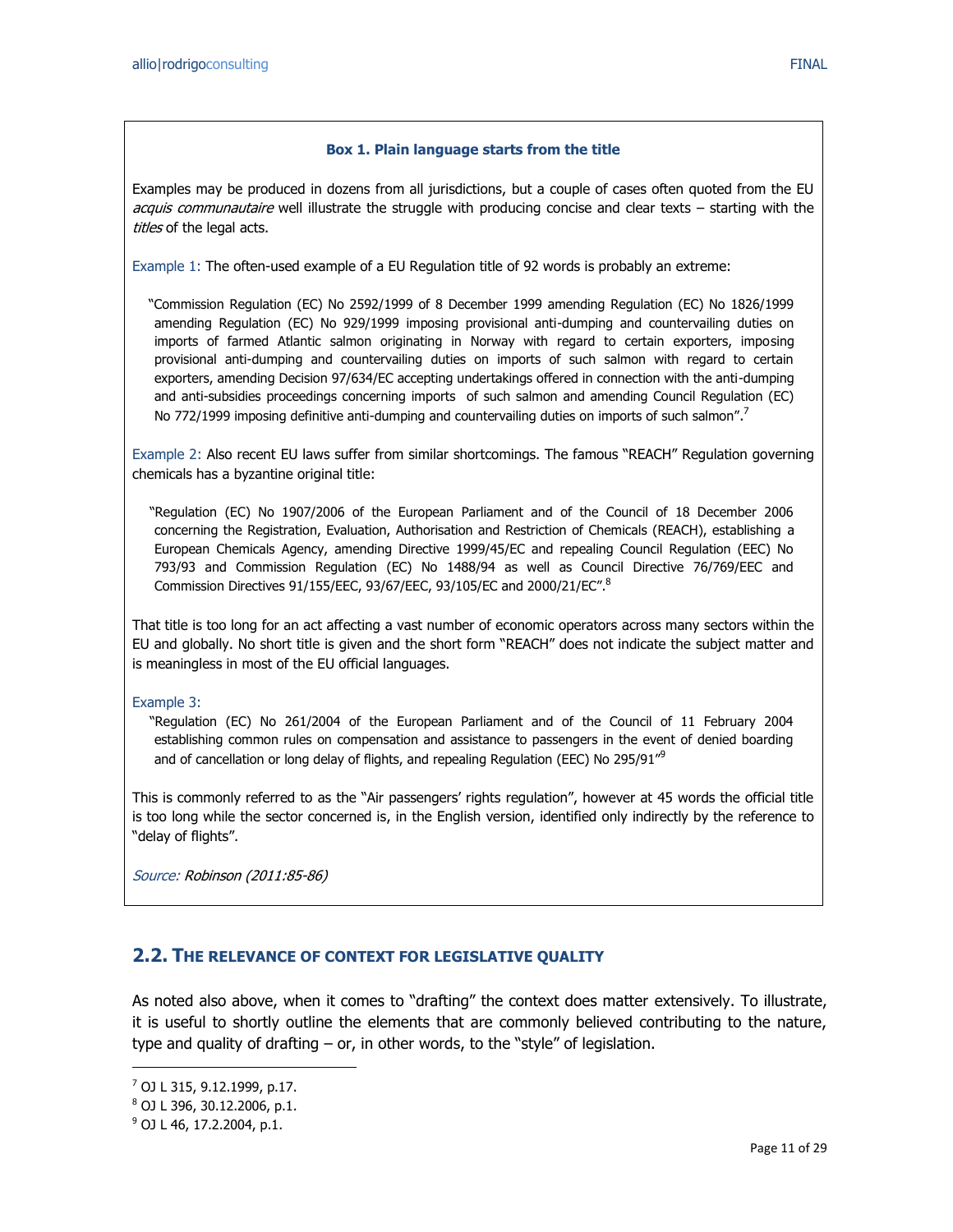Contributors to an international conference on "Style of legislation" held in The Hague in December  $2009<sup>10</sup>$  have consolidated the following elements concerning style:

- Its wording and phraseology The first component of style is obviously also the closest one to the language itself. The way the text is worded and phrased refers to the general exploitation of language; the definitions used; and the terminology introduced. Reference should nonetheless be made here not only to the words per se, as these may create vague meaning and blurred interpretations. Sometimes typography and graphics are indeed more instrumental and effective than words in conveying meaning. Even when words are used, the way they are presented and placed does have an impact on the overall readerfriendliness – for instance by using alphabetical labels, lists, boldface and italics to indicate repeals or insertions, etc. This notwithstanding, legal texts (in European jurisdictions) tend not to have often recourse to these non-verbal expressions.
- Its structure The way an act is structured very much quides the user searching for relevant provisions. The element "structure" pertains not only to the way in which the legal texts are divided (e.g. in chapters, sections, etc.) and are referenced. It also refers to how a text is presented in relation to other legal acts, being them either of equal legal status or hierarchically superior or inferior. This may further help avoiding unnecessary and potentially misleading repetitions. If the structure is well conceived and the overall legal system is consistently applied across domestic and external jurisdictions, readers are easily directed towards the parts of the texts most relevant for them, thereby enhancing the overall accessibility.
- Its legal-cultural identity This component of legislative style explicitly hooks the technical process of drafting with the overarching characteristics of the own legal system. The two main families that have developed in Europe (and globally, over time) over the past centuries are the "civil law" and the "common law" traditions (Merryman and Pérez-Perdomo, 2007).<sup>11</sup> The assumption is that the closer a legal act is with the tradition in which it is originated and applied – i.e. the stronger its identity with the legal-cultural system, the clearer and more effective it will tend to be. Legislative style can also depend on which institution is at the origin of drafting. Legislation is often hallmarked by the department or policy field it originates from and specific jargon and technical style may become a notable feature of legislation regulating a particular policy area. If that is overlooked, individual institutional practices may result in "legislative silos", despite the existence of common frameworks within the same legal tradition.

So defined, it is manifest that these three core legislative features are highly dependent on  $-$  and, in turn, they considerably shape – the language and the culture (both legal and political) of a society. A style of legislation that differs from the set of values, symbols and meanings that you are familiar with can generate important barriers to your comprehension of the legal act – irrespective whether the text is translated into your domestic *language*. While intimately linked, therefore, language and style are not fully overlapping concepts and they both contribute to legislative quality.

 $10$  The conference proceedings have been summarised by Voermans (2011).

 $11$  Conventionally, civil law systems are considered to be those where laws are predominantly codified, and the code rather than individual judicial decision is dominant. The primary trait of the common law tradition, by contrast, is the large development of the rule of law through judicial decision.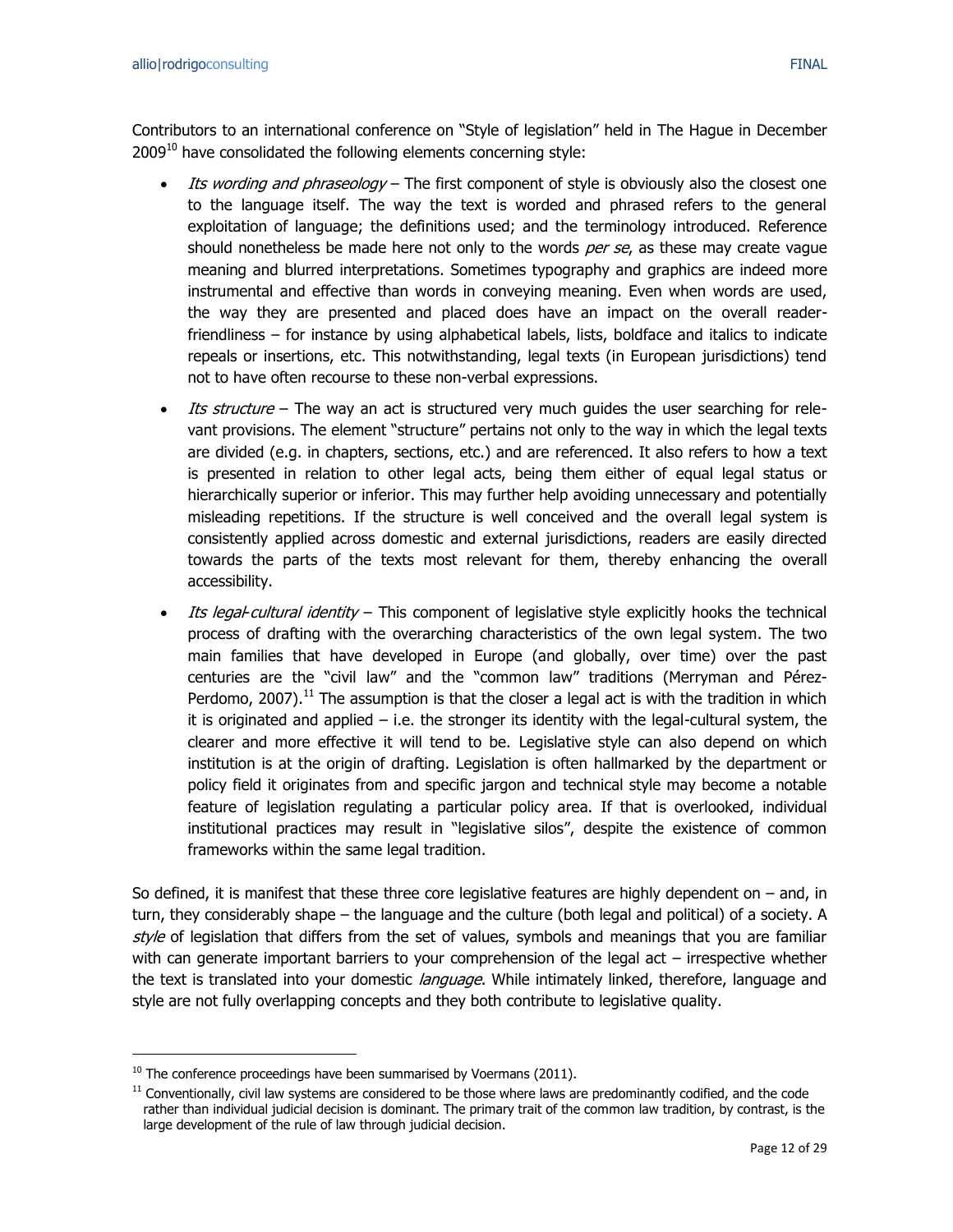$\overline{a}$ 

Against this background, it shall yet be noted that we are living a world where jurisdictions are drawing nearer under the influence of globalisation and the subsequent rise of international and transnational law. Not only domestic legislation and its distinctive features can no longer be considered in isolation. Also the dichotomy between civil law and common law system becomes progressively simplistic in modern times. They certainly reflect idealised archetypes, but it is a truism that modern jurisdictions are subject to several international and supranational (even private) legal standards, influences and courts.<sup>12</sup> This prompts cross-cultural, legislative interactions resulting from the imperative of implementing international legal norms through domestic rules. Economic operators and the citizens are increasingly affected by several legislative sources, informed by foreign cultures and approaches.<sup>13</sup> In such environment, differences in the structure and the use of language in legislation may impede the implementation or co-ordination efforts of domestic legislators. And context-specific features, instead of catalyse and stimulate quality standards, may work the opposite way.

In the case of EU law in particular, the very nature of the game makes EU and national legislation far from being self-contained. EU legislation largely relies on the national administrations for its application and implementation and national judicial authorities are primarily responsible for its enforcement. From the moment EU directives are transposed, EU law is intimately embroiled with the legal systems in the Member States, whose constitutional structures range from strongly centralised systems to federations of regional entities enjoying considerable autonomy.<sup>14</sup>

On the other hand, the "globalisation" trend affecting legislative drafting is particularly supported by a further determinant of legislative quality that should be added to the above-mentioned features – namely, the *legislation accessibility*. Accessibility is here understood as the way legislation is communicated, for instance through promulgation, publication, public relations, press releases, etc. Communication and forms of access may be both formal and informal. "Good accessibility" is not merely about setting up a well-performing technical machinery. Its relevance is vital to the very credibility (and hence: the legitimacy) of the whole legal and political systems, because under the rule-of-law such systems can operate fully only on the presumption that everybody is supposed to be informed of their rights, their duties, and the law.<sup>15</sup> Credibility, in turn, creates stability, trust, and confidence. As such, it can significantly contribute to boosting economic performance. The diffusion of ICT has immensely facilitated practices that enhance accessibility. Electronic databases are commonly available for free across EU Member States; courts accept electronic versions of legislation as authentic acts; and IT-assisted, transparent processes for the development and enactment of legislation are largely deployed by government and legislative assemblies.

 $12$  This argument was for instance expressed at the mentioned conference in The Hague in 2009 by Helen Xanthaki, in her contribution "Legislative drafting styles: is there really a common versus a civil law divide?".

<sup>&</sup>lt;sup>13</sup> We can easily think of the implications of the Europeanisation of commerce and the reduction of barriers to the free movement of persons, goods, capital and services, in Europe especially since the creation of the Single Market. But international phenomena are equally potent, as embodied by the relevence of the World Trade Organization, the World Health Organisation or ISO standards, just to name but a few.

 $14$  Not to mention the economic and geographic diversity of the EU Member States.

 $15$  As early as in 1979, the The European Court of Human Rights (ECHR) held that "the law must be adequately accessible: the citizen must be able to have an indication that is adequate in the circumstances of the legal rules applicable to a given case". See case Sunday Times v United Kingdom (no 1), judgment of 26 April 1979, Series A no 30, p. 30, paragraph 49.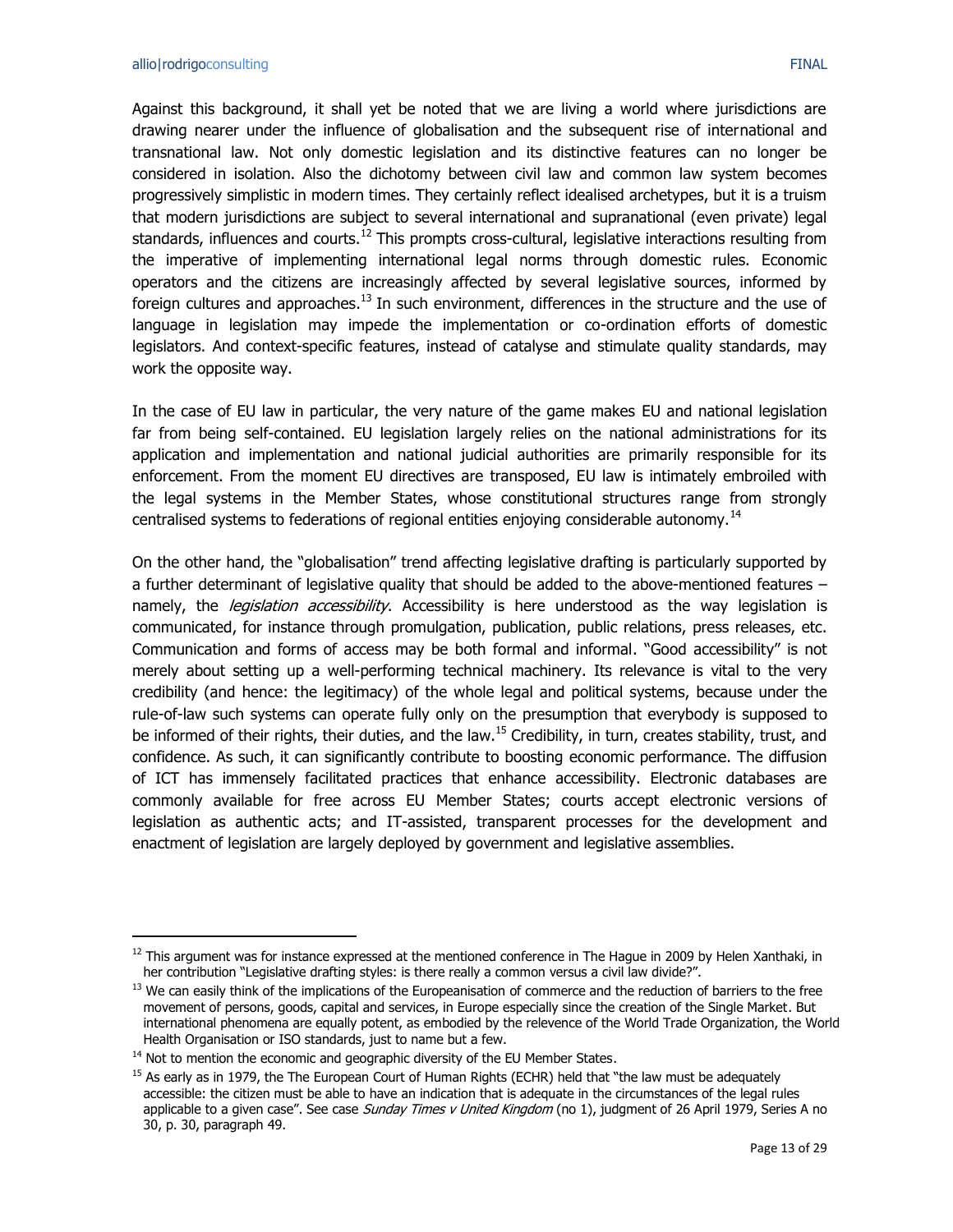# <span id="page-13-0"></span>**3. UNDERSTANDING THE MAIN FEATURES OF LEGAL DRAFT-ING SYSTEMS**

Paragraphs 3.1 through 3.4 systematically present the experiences and practices in the executives of the three selected jurisdictions. The paper does not report them in country-specific fiches but rather considers the key features of legisitcs for each three case studies together. This is likely to facilitate comparison.

## <span id="page-13-1"></span>**3.1. THE LEGISLATIVE CULTURE**

#### **a) European Commission**

While it has not (yet) all the features of a fully-fledged state, since the founding treaties the EU is instituted on the rule-of-law. The preamble to the Treaty on European Union (TEU) twice affirms the importance of this principle,<sup>16</sup> while a general right of access to EU documents is given by Article 15(3) of the Treaty on the Functioning of the European Union (TFEU).

Because its origins stem from the French notion of administrative organisation and legislative culture, the European Commission presents many traits of the civil law legislative culture. The European Court of Justice (ECJ) has for that matter used to interpret EU law differently than the literalist approach of courts in common law countries. Not only the EU Treaty, but also the EU Directives and Regulations differ from the common law statutory instruments, which do not leave much room for the interpretation of the judges. The letter and the spirit of law very much matters in the ECJ case law. A legal provision is looked at in its context, such as the other provisions of the same act and other related acts, and in the light of the aims of the act. The Court has regard to the reasons on which the provision is based, in particular as stated in the preamble. It also takes account of general principles of EU law such as legal certainty and fundamental rights.

#### **b) France**

 $\overline{a}$ 

The French legal system is one of the epitomes of the civil law tradition. The system was immutably influenced by Portalis' approach, according to which it is the task of the legislator to lay down the general maxims of the law; to establish principles to determine their implications; and not to go down into detailed regulation of all the issues that may arise in every matter.<sup>17</sup>

The body of statutes and laws governing civil law and procedure are set out in the Civil Code of France.<sup>18</sup> Its ancestor, the Napoleonic Code of 1804, was not the first legal code ever but was the most influential. It the first modern legal code to be adopted with a pan-European scope, and it strongly influenced the law of many countries in Europe and beyond.

<sup>&</sup>lt;sup>16</sup> Article 1 TEU provides: "This Treaty marks a new stage in the process of creating an ever closer union among the peoples of Europe, in which decisions are taken as openly as possible and as closely as possible to the citizen."

<sup>&</sup>lt;sup>17</sup> J.-É.-M. Portalis (1800) *Discours préliminaire au premier projet de Code civil. (l'An VIII)*, Reprint in Voix de la cité Paris 1999, pp.18–19.

<sup>18</sup> [http://www.legifrance.gouv.fr/affichCode.do?cidTexte=LEGITEXT000006070721.](http://www.legifrance.gouv.fr/affichCode.do?cidTexte=LEGITEXT000006070721)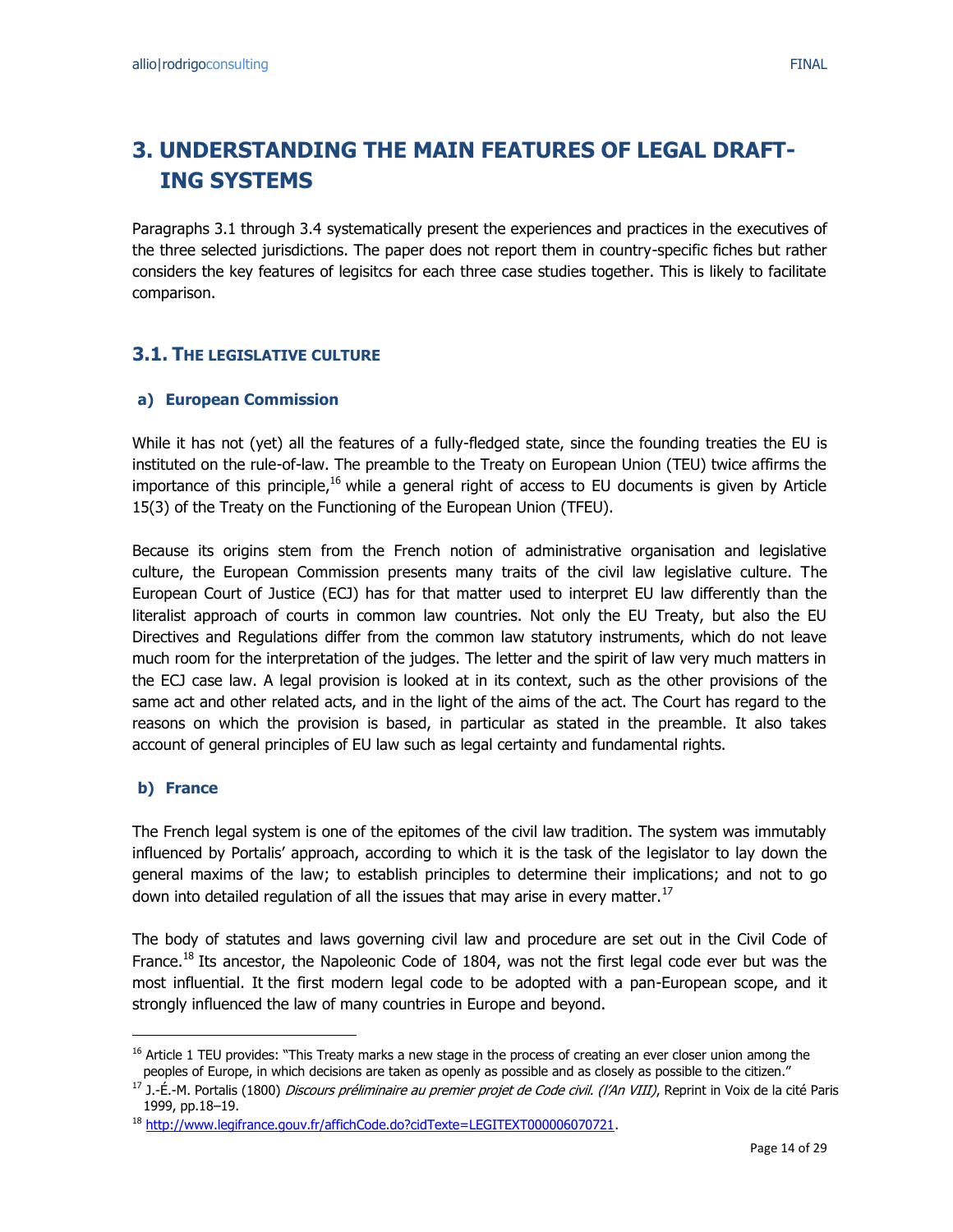### **c) Portugal**

 $\overline{a}$ 

The Portuguese legal system is characterized by a strongly centralised government. The system is deeply rooted in the continental, civil law tradition; hence it is similar to the French system. French law was indeed the most influential source for Portuguese legislation till the beginning of the  $20<sup>th</sup>$ century,<sup>19</sup> when it was replaced by the German Law approach and, more recently by the influence of the EU law – notably in relation to domains such as corporate law, administrative law and civil procedure.

### <span id="page-14-0"></span>**3.2. THE POLICY OF IMPROVING LEGAL DRAFTING: A SHORT HISTORICAL BACKGROUND**

#### **a) The European Commission**

It is not by chance that one of the most explicit and resounding demands from the European Council to the EU decision-making process – "We want Community legislation to be clearer and simpler"<sup>20</sup> – was declared further to the Birmingham Summit in 1992, the same year in which the French Council of State issued a report that looked at the growing influence of Community legislation on French law and in which it expressed concern at the volume of Community rules and how difficult they were to understand (Conseil d'Etat, 1992). The EU and the national dimensions are clearly intertwined.

In response (Robinson, 2010), the EU institutions rashly adopted ten non-binding drafting guidelines  $(1993)$ ,<sup>21</sup> whose practical effect however must have remained quite modest if we consider that the Inter-Governmental Conference felt the need to draw up a Declaration on the matter to be annexed to the Amsterdam Treaty only five years later (1997).<sup>22</sup> That represented a political and legal step of another league and clearly was the expression of the strongest political commitment so far to address legislative quality at the EU level. The resulting 1998 Inter-Institutional Agreement (IIA) on drafting quality – *nota bene* the first of such EU agreements on regulatory reform-related aspects – established 22 non-binding drafting guidelines and listed the internal organisational measures that each EU institution would take to meet those standards.<sup>23</sup> That commitment to improving the technical quality of EU legislation was confirmed again by the European Commission, the European Parliament and the Council of Minister in the mile-stone 2003 IIA on several measures to improve broader aspects of law-making. $24$ 

<sup>&</sup>lt;sup>19</sup> The work by Guilherme Moreira on Civil Law (*Instituições de Direito Civil*, published from 1906 to 1916) proved decisive in that respect.

<sup>&</sup>lt;sup>20</sup> European Council Presidency Conclusions, 16.10.1992, DN: DOC/92/6, point A.3.

 $^{21}$  Council Resolution of 8 June 1993 on the quality of drafting of Community legislation (OJ C 166, 17.6.1993, p.1).

<sup>&</sup>lt;sup>22</sup> Declaration No 39 on the quality of the drafting of Community legislation (OJ C 340, 10.11.1997, p. 139).

<sup>&</sup>lt;sup>23</sup> IIA on Common guidelines for the quality of drafting of Community legislation of 22 December 1998 (OJ C 73, 17.3.1999, p. 1).

 $^{24}$  IIA on Better law-making of 16 December 2003 (OJ C 321, 31.12.2003, p. 1). This IIA was also the result of the more comprehensive "Better Regulation" agenda launched by the European Commission in 2001-2002, futher to the Mandelkern Group Report (2001) and the White paper on European Governance. On the matter, see Allio (2009).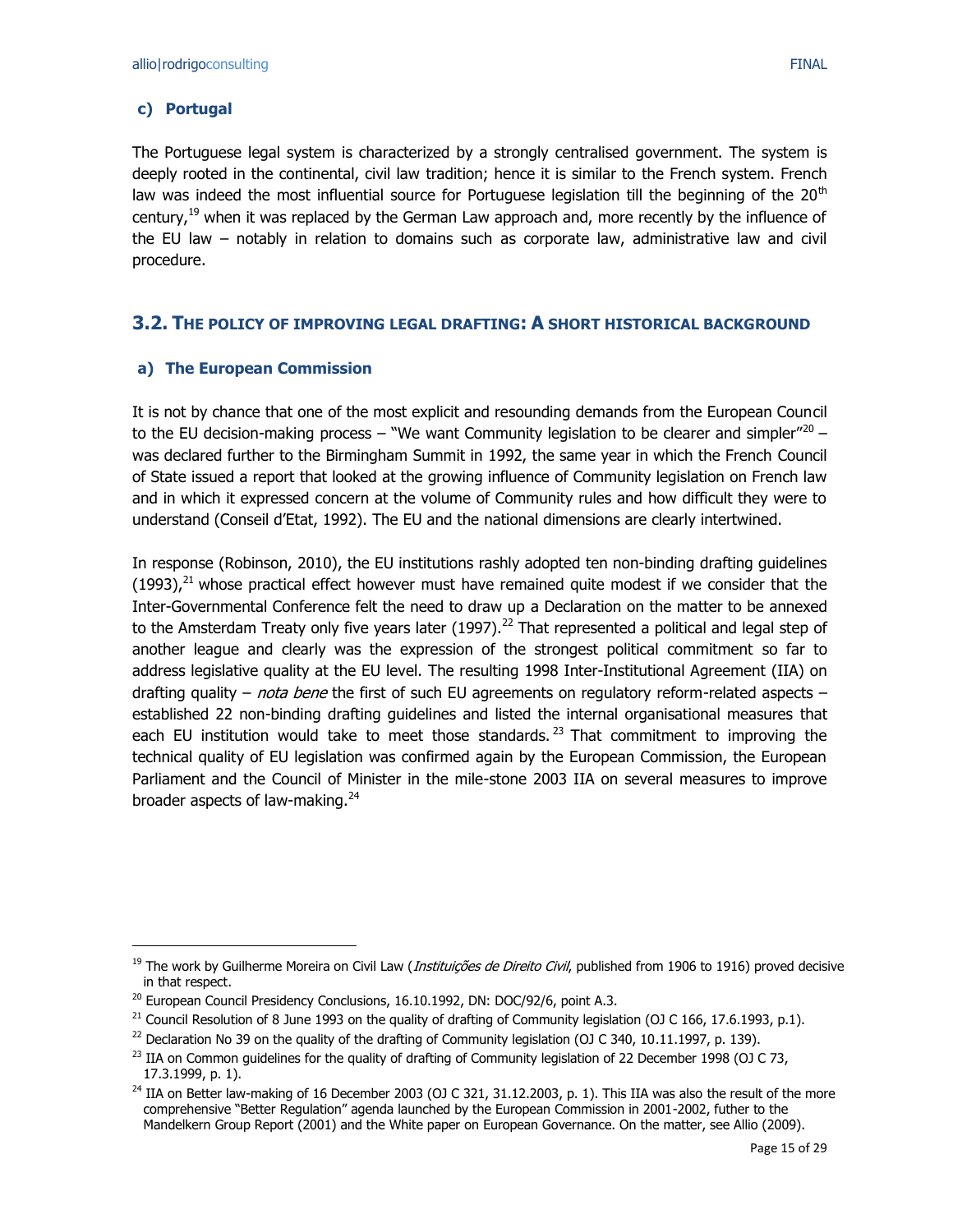### **b) France**

One of the main drivers for regulatory reform and initiatives to improve legislative quality in France has been the wide concern about regulatory inflation (OECD, 2010a:98-99). The production of too many regulations within very short periods of time was considered to be a source of legal insecurity.

In a series of rulings, the first of which dated 1999, $25$  the French Constitutional Council recognised the constitutional value of seeking accessibility and intelligibility of the law. Over the past decade, increasing attention has been paid to the implementation of a precise methodology for producing legislation and regulations.

In recent years, many parliamentary reports – in certain cases commissioned by the prime minister – have considered the subjects of regulatory reform. Of them, the so-called "Warsmann report on legal simplification" of 2009 advocated simplifying processes for producing the law, methods for evaluating it and its accessibility (Warsmann, 2009).<sup>26</sup> Besides stressing the importance of enhanced impact assessment and public consultation practices, the Report pushed for eliminating pointless complexity, improving readability and easier access. The Warsmann report triggered a legislative initiative which ended up with the adoption of a law in May  $2011.<sup>27</sup>$  Most recently, a further official report devoted to regulatory inflation has highlighted the interface between quality of legislation and its quantity, stressing among other things the need to invest in training on legistics and to make compliance with established drafting guidelines mandatory (Lambert and Boulard, 2013).

#### **c) Portugal**

 $\overline{a}$ 

The development of regulatory reform initiatives in Portugal have traditionally been closely associated with  $-$  in general  $-$  managing the transformation of the public sector since the promulgation of the new Constitution in 1976 and – more specifically in recent years – with meeting the goals of the EU strategies on economic growth and job creation. There is emerging recognition that the public sector must become more cost-efficient and closer to public needs, which requires a shift in the administrative and legislative culture.

A Commission for Legal Simplification, under the guidance of the Minister for State and Administrative Public Reform, was created in 2001 with the aim to create conditions to actively participate in the work of the High Level Group of Legal Quality (the so-called "Mandelkern Group"). Between 2003 and 2006 a Technical Commission dealing with the Strategic Programme for Quality and Efficiency of the Government Legal Acts (Programa Estratégico para a Qualidade e Eficiência dos Actos Normativos do Governo) has operated as part of the work of the Council of Ministers.

It is nonetheless not until the *Legislar Melhor* Programme for enhancing legal quality, launched in 2006, that the government embarked in a more comprehensive reform strategy.<sup>28</sup> Ensuring access

<sup>&</sup>lt;sup>25</sup> Constitutional Council Decision No 99 421 on the Codification Act. See also Decision No 2003-473 DS of 26 June 2003. <sup>26</sup> [http://www.ladocumentationfrancaise.fr/var/storage/rapports-publics/114000377/0000.pdf.](http://www.ladocumentationfrancaise.fr/var/storage/rapports-publics/114000377/0000.pdf)

<sup>&</sup>lt;sup>27</sup> Loi de simplification et d'amélioration de la qualité du droit (n° 2011-525 du 17 mai 2011), JORF n°0115 of 18 May 2011, p.8537.

<sup>&</sup>lt;sup>28</sup> Resolution of the Council of Ministers 63/2006 of 18 May 2006, at [http://www.dgpj.mj.pt/sections/politica](http://www.dgpj.mj.pt/sections/politica-legislativa/anexos/avaliacao-do-impacto/anexos9170/programa-legislar-melhor/)[legislativa/anexos/avaliacao-do-impacto/anexos9170/programa-legislar-melhor/.](http://www.dgpj.mj.pt/sections/politica-legislativa/anexos/avaliacao-do-impacto/anexos9170/programa-legislar-melhor/) Another recent strand of inititiatives relates to the *Simplex* Programme to measure and reduce administrative burdens and the launch of e-Government (see OECD, 2010b).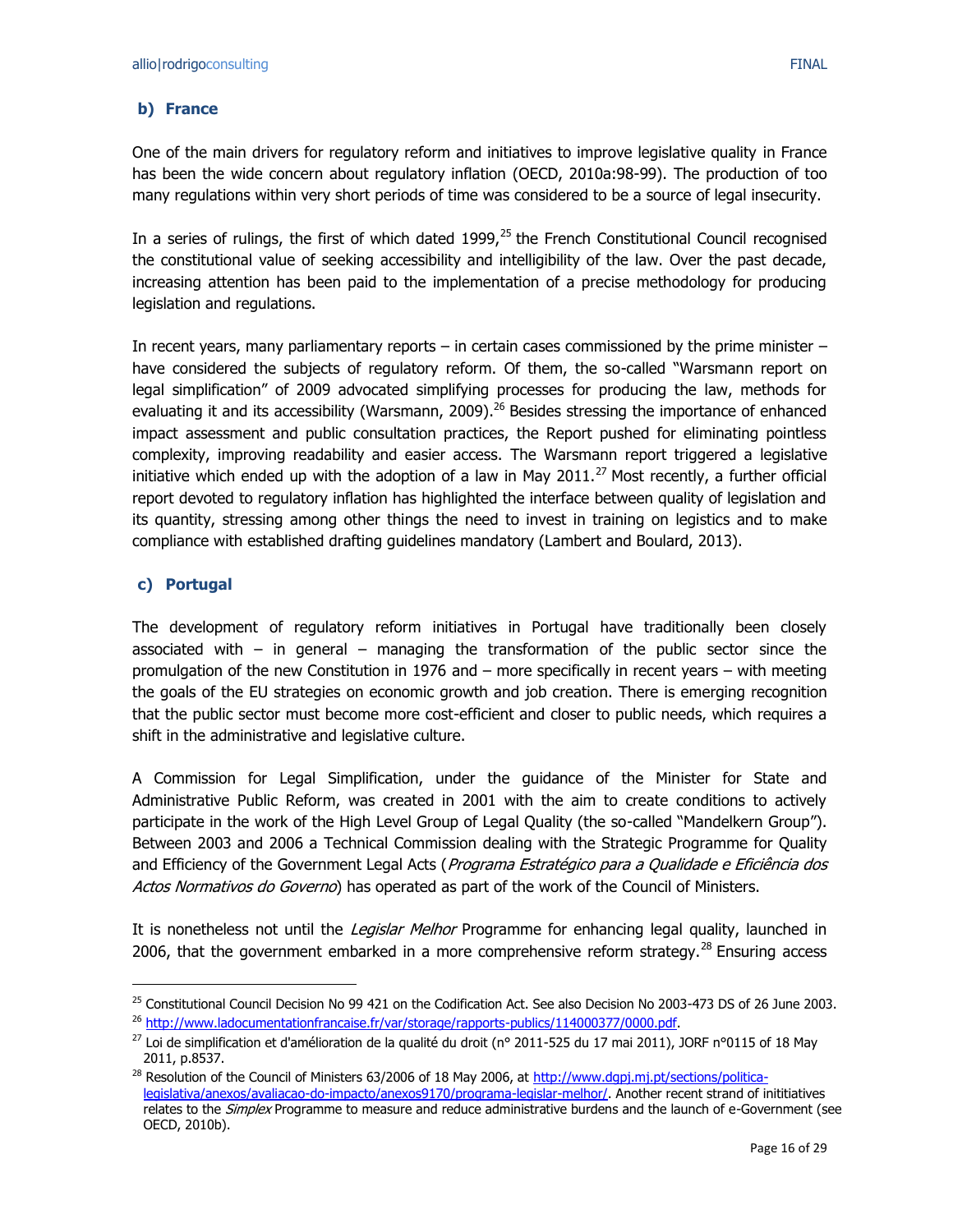to legislation and developing related training of officials and use of ICT count among the main objectives of Legislar Melhor.

In May 2010, the programme *Simplegis* was launched to simplify and streamline the Portuguese legal system through enhanced accessibility and better implementation. *Simplegis* sought to revoke hundreds of unnecessary laws and regulations; make their access easier for citizens and business through consolidation; and improve the enforcement of laws so they can attain their intended objectives.<sup>29</sup>

### <span id="page-16-0"></span>**3.3. INSTITUTIONAL AND PROCEDURAL ARRANGEMENTS**

#### **a) European Commission**

The European Commission is the only EU institution with the right of legislative initiative. It has so far not established legal drafting units in its services. The first draft of each Commission legal act is almost always produced in the technical department concerned, by the experts in the technical subject matter rather than drafting experts. The drafters are therefore generally not lawyers and most of them have to work in a language that is not their own. Drafting expertise in the Commission is largely concentrated in the Legal Revisers Group, which almost always revises a draft produced by others. In just a handful of cases are legal revisers brought into a drafting team at an early stage.

As a result of the inter-institutional arrangements developed throughout the past twenty years, like the other two EU institutions also the Commission has centralised and specialised staff expressly dedicated to the form and presentation of legal acts. These officials all have similar qualifications in law and languages.

The service of the Commission's Legal Revisers<sup>30</sup> primarily checks all draft legal acts within the Commission at an early stage to ensure that the drafting rules are complied with and that the drafts are clear and precise. In addition, the Legal Revisers oversee the text of some acts after translation to ensure that all the different language versions have the same legal meaning. They are closely involved also in the Commission legislative simplification initiatives, notably in the preparation and checking of all codified and recast versions of EU acts. Many of the revisers represent the Commission in cases before the ECJ, a part of their role that is assuming ever greater significance.

In terms of guidance material and tools to support legal drafters, as mentioned above the main reference document is the Joint Practical Guide on drafting issued by the three EU institutions in 2000. The Guide is intended to serve as a key tool for all staff in the institutions who draft legislation, for Members of the European Parliament (MEPs) and for officials from the Member States involved in the EU legislative process. It has been made available in all Community languages in booklet form and on the Internet (see Box 2). $^{31}$ 

<sup>&</sup>lt;sup>29</sup> [http://www.ceger.gov.pt/INDEX\\_PHP/PT/GOVERNACAO\\_ELECTRONICA/34\\_SIMPLEGIS\\_MENOS\\_LEIS\\_MAIS\\_AC.HTM.](http://www.ceger.gov.pt/INDEX_PHP/PT/GOVERNACAO_ELECTRONICA/34_SIMPLEGIS_MENOS_LEIS_MAIS_AC.HTM)

<sup>&</sup>lt;sup>30</sup> [http://ec.europa.eu/dgs/legal\\_service/legal\\_reviser\\_en.htm.](http://ec.europa.eu/dgs/legal_service/legal_reviser_en.htm)

<sup>&</sup>lt;sup>31</sup> The Joint Practical Guide can be freely accessed in its most updated version at [http://eur](http://eur-lex.europa.eu/en/techleg/index.htm)[lex.europa.eu/en/techleg/index.htm.](http://eur-lex.europa.eu/en/techleg/index.htm)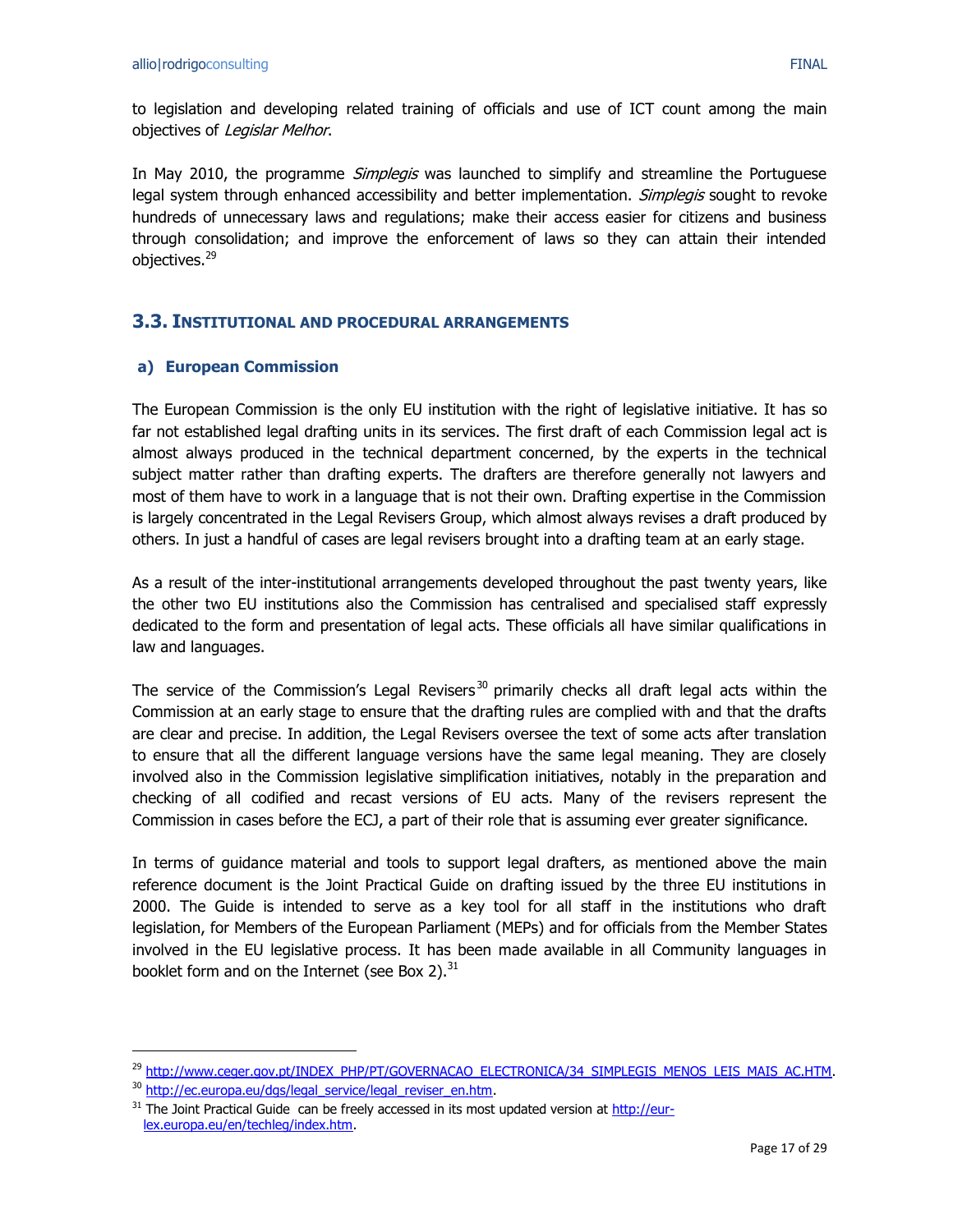The overall of the Joint Practical Guide (JPG) for the Drafting of Community Legislation is to "develop the content and explain the implications of those guidelines, by commenting on each guideline individually and illustrating them with examples".

The Guide has been translated into all the official languages and has been widely disseminated both within the institutions and in the outside world. Some 40,000 copies of a paper version have been distributed and electronic versions in various formats have been published. When a new Member State joins the EU, the translation of the Guide into the new official languages serves to establish the legal drafting terminology in those languages.

The Guide sets out to be practical by:

 $\overline{a}$ 

- using simple language and wherever possible avoiding technical terms;
- using numerous examples of both good and bad drafting;
- including model wording for certain provisions;
- having an accessible structure and layout (with a decimal numbering system); and
- keeping to a minimum references to other documents or Court judgments.

The JPG includes also templates, but it tends to cover only the most elementary points. Little guidance is given on more technical points. Nonetheless, the JPG is explicitly mentioned in the 2003 IIA on Better Lawmaking – a reference that grounds its use as the key document for EU legal drafting over any other sectoral or institutional approach.

Source: [http://eur-lex.europa.eu/en/techleg/index.htm;](http://eur-lex.europa.eu/en/techleg/index.htm) Robinson (2010)

The Commission has recently launched a *Clear Writing Campaign* and issued basic guidance to all staff.<sup>32</sup> It has also made mandatory, since 1999, the use of an IT tool (LegisWrite) to offer more assistance to legal drafters. The tool ensures that documents distributed by the Commission to the other institutions are well presented and consistent. Incorporated into Word, LegisWrite is used for drafting and translating Commission's official (legislative) texts. As it has been tailor-made to facilitate the drafting and typing of texts, it produces properly structured documents with a uniform presentation, making subsequent amendments or conversions easier. *LegisWrite* can also display different language versions side by side, aligned.

The Office for Official Publications of the European Communities (OPOCE), which is the EU's publishing house, bears responsibility for the accessibility of EU law. The EU Official Journal (OJ) has been published also online since 1988, and the electronic versions will be authentic from July 2013.<sup>33</sup> In addition, in response to the calls for improved accessibility of EU law over the years, OPOCE has developed a system of websites and databases covering all aspects of EU law. Since 2005 thus a single portal (*EUR-Lex*)<sup>34</sup> was launched for accessing, free of charge and in all the official languages:

<sup>&</sup>lt;sup>32</sup> [http://ec.europa.eu/translation/writing/clear\\_writing/how\\_to\\_write\\_clearly\\_en.pdf.](http://ec.europa.eu/translation/writing/clear_writing/how_to_write_clearly_en.pdf)

 $33$  According to Council Regulation (EU) No 216/2013 of 7 March 2013, OJ L 69, 13.3.2013, p.1.

<sup>&</sup>lt;sup>34</sup> Eur-Lex serves as the EU's legislation one-stop-shop at [http://eur-lex.europa.eu/en/techleg/index.htm.](http://eur-lex.europa.eu/en/techleg/index.htm)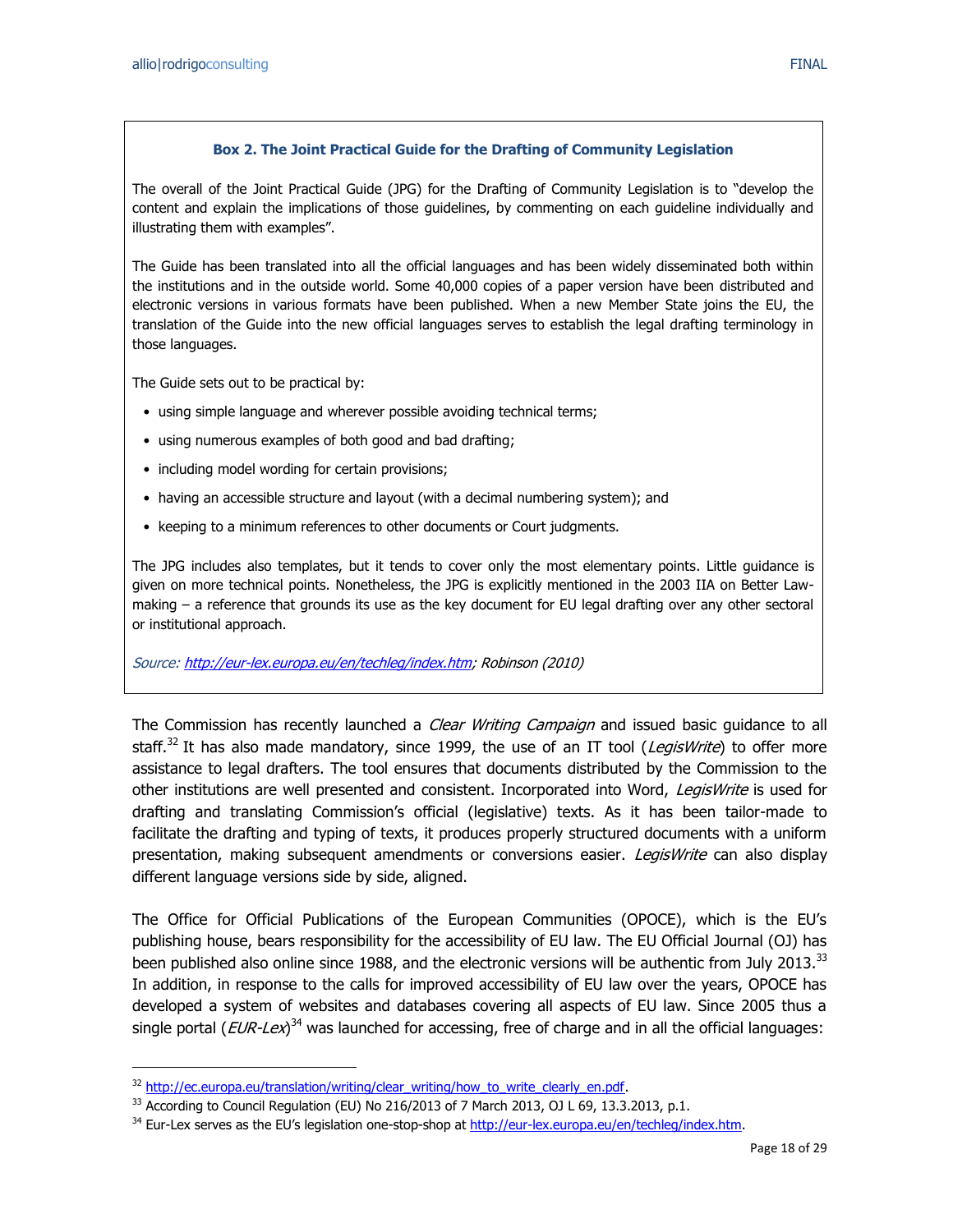- the OJ electronic version;
- collections of the treaties, international agreements, legislation in force, legislation in preparation, case-law, parliamentary questions – which can be accessed via hyperlinks;
- search engines for legislation and related measures;
- Pre-Lex, the database on the inter-institutional decision-making process; and
- a site on legislative drafting.

In addition to EUR-Lex, the Europa website includes "Summaries of EU legislation", a collection of fact sheets on EU legislation which are updated daily. Some 3,000 fact sheets are currently divided into 32 subject areas and cover both existing measures and legislative proposals, providing immediate and handy information to navigate the so-called *acquis communautaire*.<sup>35</sup>

The detailed rules governing the applications for accessing EU documents are laid down in a Regulation of 2001.<sup>36</sup>

#### **b) France**

 $\overline{a}$ 

The constitutional reform of 1958, which established the Fifth Republic and was amended in 1962 and 2008, $37$  set strict limits on the legislative to the benefit of the executive.  $38$  Bills can be introduced by Members of Parliament (parliamentary bills) and by the Prime Minister (government bills). In practice, the government prepares most legislation (90%), which it submits to parliament as bills for discussion and approval, after their prior adoption by the Council of Ministers. The bills concerned are altered by deputies and senators by means of amendments.

Since its creation is 1935, the General Secretariat of the Government (SGG)<sup>39</sup> plays a co-ordinating administrative role for government. It oversees the drawing up and publishing of laws, orders and the main regulatory acts. In particular, the SGG follows all procedures for the drafting and approval of laws and the most important regulatory acts in liaison with the parliamentary chambers, the Council of State and, where appropriate, the Constitutional Council.

The initiative for and drafting of legislation are nonetheless decentralised within each government department, which chooses its own internal organisation. Draft bills are drawn up by the department administrators – not by specialised legal teams, who are also responsible for carrying out any impact assessments necessary. Accordingly, drafting is the work of departments in the ministry concerned, and does not involve a team of legal specialists specifically trained to draft acts.

<sup>&</sup>lt;sup>35</sup> [http://europa.eu/legislation\\_summaries/index\\_en.htm.](http://europa.eu/legislation_summaries/index_en.htm)

<sup>&</sup>lt;sup>36</sup> Regulation (EC) No 1049/2001 of the European Parliament and of the Council of 30 May 2001 regarding public access to European Parliament, Council and Commission documents (OJ L 145, 31.5.2001, p. 43); see [http://ec.europa.eu/transparency/access\\_documents/index\\_en.htm.](http://ec.europa.eu/transparency/access_documents/index_en.htm)

<sup>&</sup>lt;sup>37</sup>Constitutional Law No 2007-724 of 23 July 2008 on modernisation of the institutionsof the Fifth Republic, at [http://www.legifrance.gouv.fr/affichTexte.do?cidTexte=JORFTEXT000019237256&dateTexte=&categorieLien=id.](http://www.legifrance.gouv.fr/affichTexte.do?cidTexte=JORFTEXT000019237256&dateTexte=&categorieLien=id) The Fifth Republic is described as "an hybrid system, which simultaneously displays features associated with the presidential system as well as with the parliamentary one." (OECD, 2010a:52)

<sup>&</sup>lt;sup>38</sup> While members of parliament may introduce draft legislation, Article 40 of the Constitution prevents this if its adoption would decrease public financial resources or increase public expenditure.

<sup>&</sup>lt;sup>39</sup> [http://www.gouvernement.fr/gouvernement/le-secretariat-general-du-gouvernement-6.](http://www.gouvernement.fr/gouvernement/le-secretariat-general-du-gouvernement-6)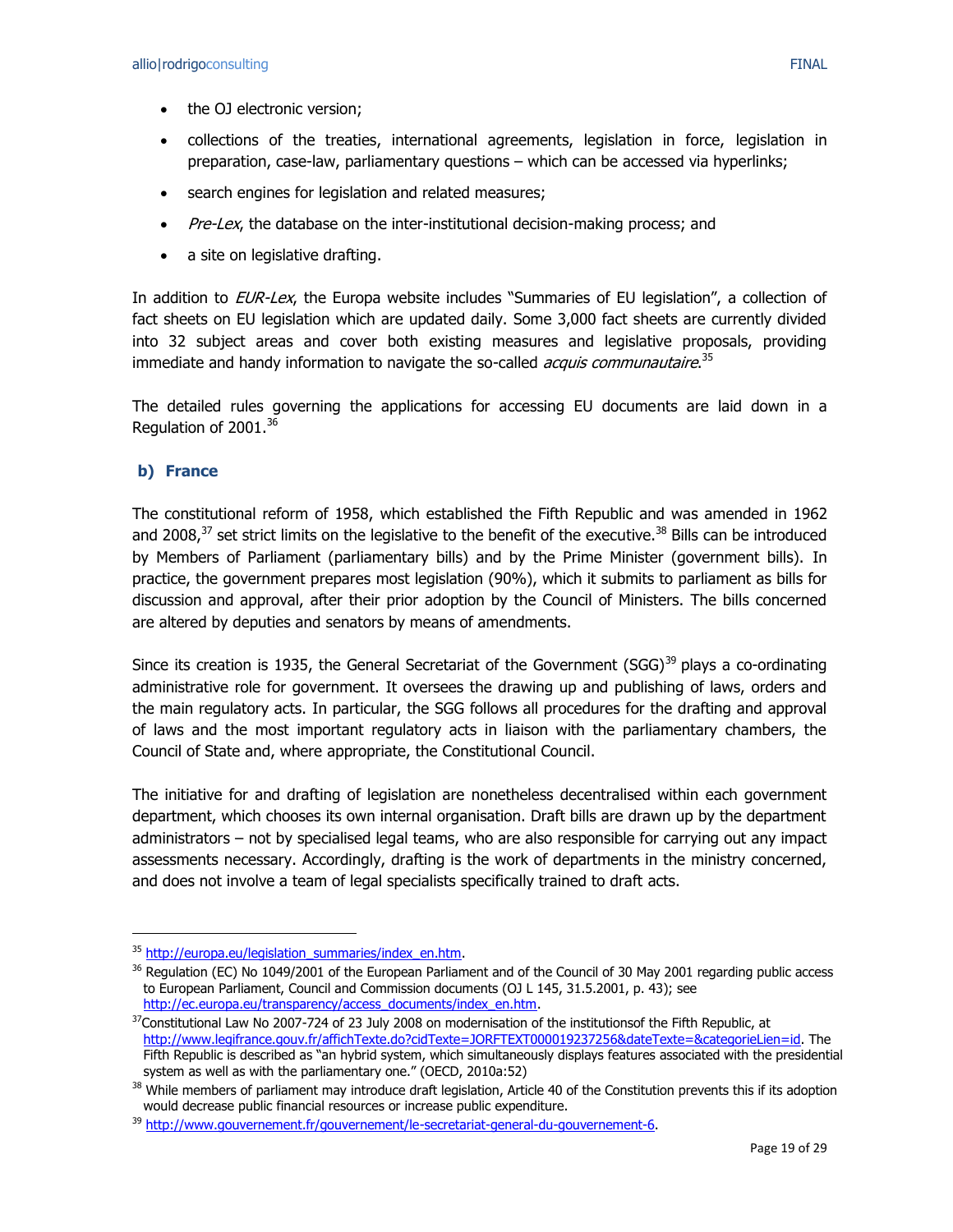The Council of State performs an essential role as regards regulatory quality in the law-making process.<sup>40</sup> It is mandatorily consulted on any bill or draft order, as well as on all draft decrees for which its intervention is prescribed by a text of higher level (around 40% of the most important decrees). Among other opinions, the Council of State issues a recommendation on the presentation of the draft (ensuring that draft legislation is well-written) and on its the validity (checking that competence rules are complied with and, in respect of content, compliance with hierarchically superior legislation).

The rules for drawing up new legislation were until 2004 spread over a number of circulars from the Prime Minister, before being collected under the aegis of the SGG and the Council of State in the voluminous (more than 500 pages long) "Guide for drafting legislation" (see Box 3).<sup>41</sup> This guide is considered a key element in improving legislative quality, not least thanks to its wide diffusion across government departments and because it is the source of official training on legistics.

#### **Box 3. The French Guide for drafting legislation**

The Guide is organised around topic-based datasheets which detail the rules for drawing up legislation (laws and orders) and regulations via theoretical considerations, practical application cases and flow-charts. The following aspects are covered:

- preparation of legislation: this introductory section, which includes several reminders about the hierarchy of legislation and the various categories of legislation, aims above all to incite authors of draft legislation to question, first and foremost, the usefulness and efficacy of their draft legislation;
- stages in the drafting of legislation: this section deals with questions of procedure by reproducing a large portion of the instructions of the prime minister;
- preparing draft legislation: good practice or rules as solutions to problems posed when drafting have been listed and organised around ten or so topics; and
- rules specific to international and European Community legislation and to individual measures: it appeared necessary to develop specifically questions related to the preparation, monitoring and introduction into domestic law of international and EC legislation and to present the procedural specificities of individual decisions, combined with a reminder of the rules of competence in the area.

Source: OECD (2010a:105-106)

 $\overline{a}$ 

Since 2007, the whole legislative preparation and drafting process is entirely based on an IT tool that covers the workflow of all institutional actors involved – from the government departments to the Council of State and the management of the Official Gazette. The *S.O.L.O.N.* system (*Système* d'Organisation en Ligne des Opérations Normatives) organises real-time transparent communications between the various stages of the process, enabling it to be speeded up and ensuring a high level of security.

<sup>&</sup>lt;sup>40</sup> [http://www.conseil-etat.fr/en/.](http://www.conseil-etat.fr/en/) The Council of State is also the highest level of administrative jurisdiction in France.

 $41$  Guide pour l'élaboration des textes législatifs and réglementaires, often referred to as the Guide de légistique, [http://www.legifrance.gouv.fr/Droit-francais/Guide-de-legistique.](http://www.legifrance.gouv.fr/Droit-francais/Guide-de-legistique)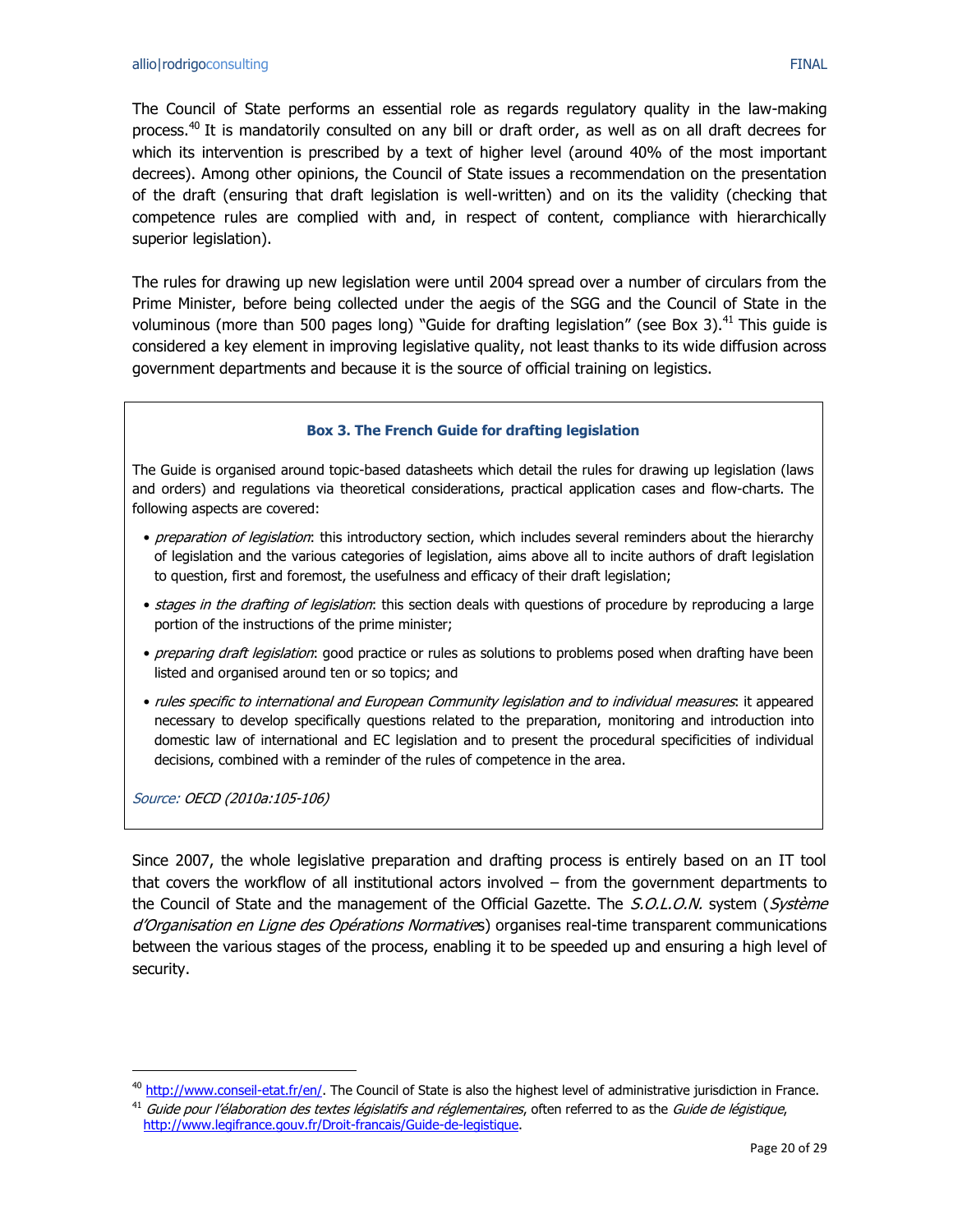The publication in the Official Gazette of the French Republic of all governmental and ministerial laws<sup>42</sup> is managed centrally by the Directorate of Legal and Administrative Information (DILA). The DILA is a service of the Prime Minister's office, which was set up in January 2010. It falls under the SGG authority. The Official Gazette is fully available online and that electronic version is legally binding. A number of further economic and financial bulletins are also published by DILA, such as the Official Bulletin of civil and commercial announcements, the Bulletin of compulsory legal announcements, and the Bulletin of public markets' announcements.

The *Légifrance* portal<sup>43</sup> ensures general transmission of the law and its free access on Internet since 2002. The website is placed under the authority of the prime minister's office. It contains all texts published in the Official Gazette along with other data ranging widely from consolidated texts to judicial, administrative and constitutional case law. The website also provides links to national institutional judicial websites, the official bulletins of ministries, and websites concerned with European and international law (see Box 4).

#### **Box 4. A comprehensive access point to legislation: Légifrance**

The main features of Légifrance are as follows:

- It makes available most prescriptive acts in force (the Constitution, codes, laws, regulatory acts issued by the state authorities, and acts that stem from France's international commitments, including the EU Treaties and the EU Directives and Regulations published in the EU Official Journal), set out in the form resulting from their successive amendments. The website also provides access to collective labour agreements in force and to the official bulletins of ministries.
- It provides access to several foundations of case law, be this constitutional, judicial, administrative or European case law.
- The website provides information on the production of legal norms: "Guide for Drafting Legislation and Regulations", monitoring of the application of laws, statistics on the production of laws, orders and decrees.
- It offers website users the possibility to subscribe to daily and free of charge email alerts with an electronic version of the Official Gazette of the French Republic.
- The site also serves as a portal to other authoritative public websites, such as those of the parliamentary chambers, and includes private judicial website references.
- Versions of the database are also available in Arabic, German, English, Spanish Italian and Chinese, and a few codes are translated into English and Spanish.

Source: OECD (2010a:82-83)

A number of ancillary public services complements *Légifrance*, including

 $42$  With regard to secondary regulation, the law of 17 July 1978 on administrative transparency obliges governments to publish directives, instructions, circulars, ministerial notes and replies which include an interpretation of positive law or a description of administrative procedures. The most important documents are published in the Official Gazette of the French Republic, while the remainder appear in an official ministry bulletin.

<sup>43</sup> [http://www.legifrance.gouv.fr/.](http://www.legifrance.gouv.fr/)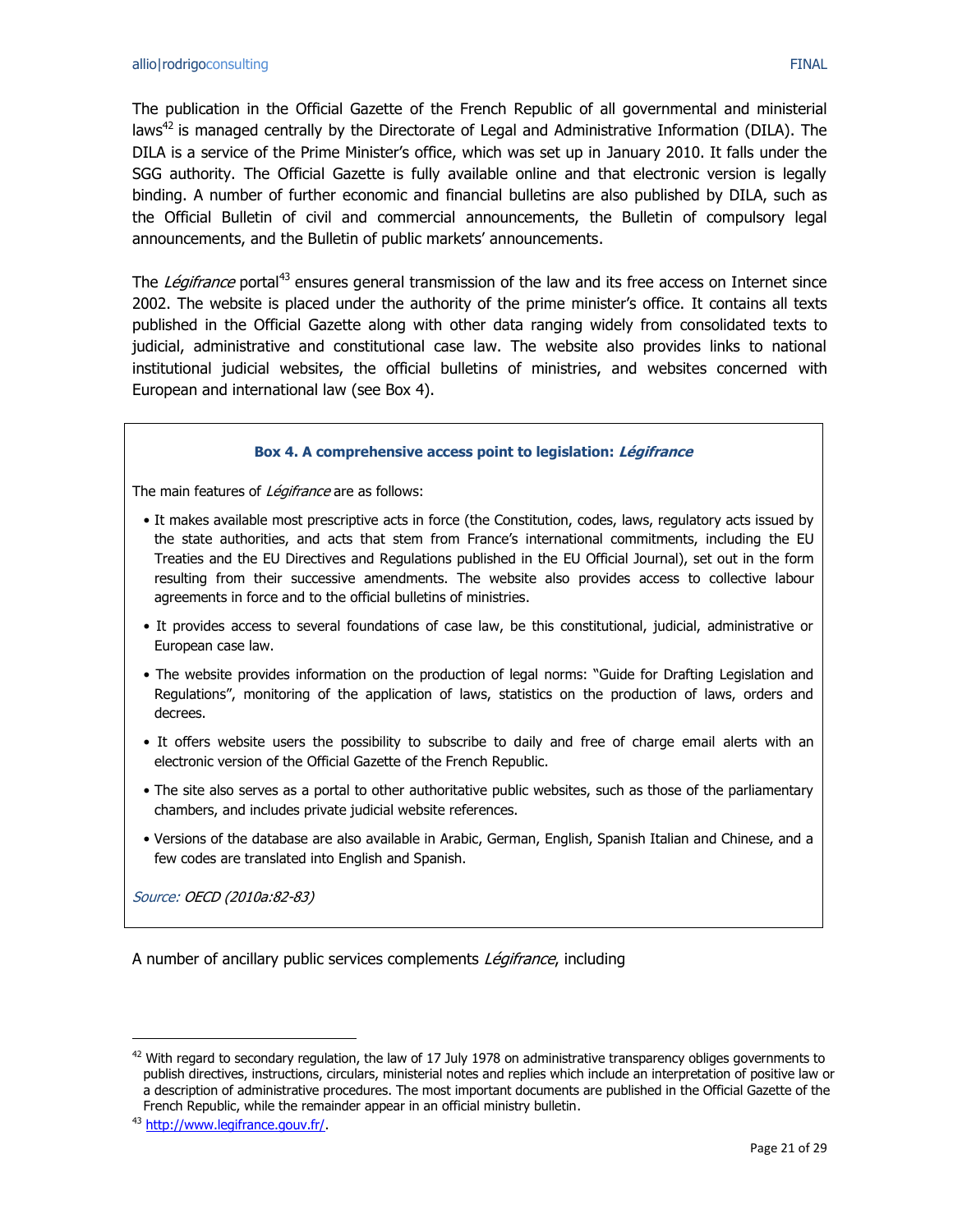- the vie-publique.fr portal, which contains information for the general public on on-going reforms and the development of regulation (offering for example fact sheets on laws nearing adoption); and
- the service-public.fr portal for private individuals and businesses, which provides easier access to various public bodies and online services, and lists relevant administrative formalities.

### **c) Portugal**

In Portugal, competence to enact primary laws is entrusted to the Assembly (laws), the government (decree laws) and the regional legislative assemblies of the Azores and Madeira.<sup>44</sup> Procedures for assuring legal quality and improving legal drafting may vary according to the entity responsible for enactment.

The government has exclusive legislative power over matters that concern its own organisation and proceedings. When the parliament has enacted a law of legislative authorisation, the government may enact further legislation within the limits of the subject area authorised by the parliament. The government may also develop the basic principles set out by parliamentary laws, so long as they are not within the exclusive competence of the parliament.<sup>45</sup> Lastly, the government can legislate over all matters that are not within the exclusive competence of the parliament (OECD, 2010b:67-68). Only the members of government themselves have the right to initiate government bills.

Government bills are initially prepared by staff within the line ministries, hence in a de-centralised approach. Further to the first review by the Office of the Secretary of State (a department of the Presidency of the Council of Ministers), possible adjustments occur before the bill is sent to the Council of Ministers. The Centro Jurídico of the Presidency (CEJUR), via its responsibility for the Legislar Melhor Programme launched in 2006, is the legal centre for the quality of drafting government bills.<sup>46</sup> CEJUR often participates in the process, for instance by conducting specific legal conformity tests with the constitutional or EU provisions and monitoring the phase in which those acts are enacted.<sup>47</sup> The Presidency of the Council of Ministers has particular further responsibilities with regard to the legislative process – the technical assessment of legislative acts from a legal point of view; the agenda of the Meeting of Secretaries of State; the agenda of the Council of Ministers; monitoring the phase in which legislative acts are enacted; and publication of legislative acts in the Official Gazette.

The General-Directorate of Justice Policies (*Direcao-Geral da Política de Justica*, DGJP) is a central, autonomous service.<sup>48</sup> Created in 2006 with competences established by the Law-Decree of the Organic Law of the Ministry of Justice in 2011, the DGPJ provides technical legal support to the

<sup>&</sup>lt;sup>44</sup> The parliament has the most important legislative powers, including that of amending the constitution. It can enact legislation on all matters, except for those which are the exclusive responsibility of the government.

<sup>&</sup>lt;sup>45</sup> Art.164 of the Constitution.

 $46$  Quality control of draft bills initiated by the parliament is mainly carried out through specialised parliamentary committees, which are in charge of examining proposed texts and making recommendations to the plenary.

<sup>&</sup>lt;sup>47</sup> [http://www.portaldocidadao.pt/PORTAL/entidades/PCM/CEJUR/PT/ORG\\_cejur.htm.](http://www.portaldocidadao.pt/PORTAL/entidades/PCM/CEJUR/PT/ORG_cejur.htm) In addition, CEJUR draws up legislative studies; represents the Prime Minister and members of the Government in court; and maintains the management system DIGESTO. CEJUR has a staff of 40 people (12 of whom are lawyers and 12 working on the DIGESTO database).

<sup>48</sup> http://www.dqpj.mj.pt/DGPJ/sections/home.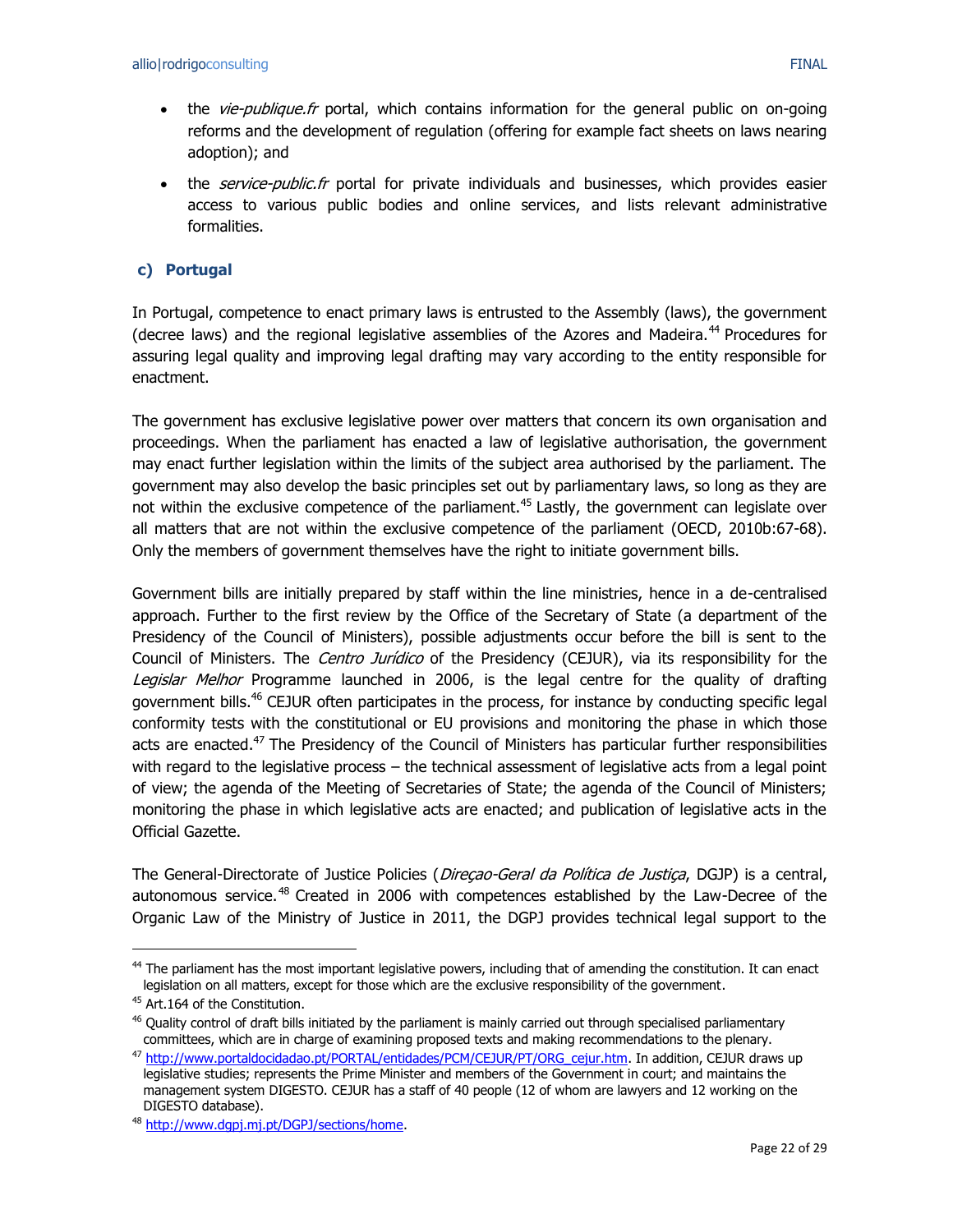Government in the preparation of legal acts and impact assessments, and deals with information on justice issues, as well as resolution mechanisms. Among its competences is the promotion of the use of legal impact assessments and ensuring that the adequate mechanisms of access to the law are in place, in particular in the legal consultation, legal aid and information field.

Legal quality control of secondary regulations is by contrast carried out by the legal services of each ministry in charge of the bill (unless the act requires approval by the Council of Ministers, in which case the procedure for the adoption of decree laws applies). As noted also by the OECD review (2010b:73), this poses significant challenges onto the ministries, which have to cope with the considerable flow of new regulations while sustaining the quality of the texts.

Very little procedural arrangements and guidance material was in place until recently within the Portuguese government. The Rules of Procedures of the Council of Ministers, introduced in 2006, established common rules for the preparation of legal acts.<sup>49</sup> The latter provide legal drafters with guidance on the structure and presentation of regulations and on formal drafting requirements. In addition to a number of style rules (such as use of abbreviations, foreign language, acronyms, etc.), the text requires "clarity of language". It recommends writing "short, clear and concise sentences", using a plain language level, and avoiding vague expressions. The Rules are now complemented by a practical guide to help law drafters.<sup>50</sup> These requirements are binding and legislative initiative must abide with them.

As mentioned above, the *Legislar Melhor* Programme of 2006 sought the modernisation of decisionmaking. The quality of legislation and the efficiency of law-making was improved by boosting cooperation between all government departments and combining technological innovation with institutional reform and improved tools. A fundamental step was in this respect the agreement between the President, the Government, Parliament, and the Constitutional Court to dematerialise all phases of the legislative procedure and abandon paper. At the same time, manual signatures have been replaced by secure electronic signature mechanisms.

Initial Programme efforts also concentrated on providing easier access to legislation through electronic publication of regulations and codification. Since the introduction of the 2006 Rules of Procedures, access to legislation through the Official Gazette (the *Diário da República Eletrónico*) is made free and easier. Its electronic edition received full legal value.<sup>51</sup> The re-organisation of the Official Gazette and the switch to electronic publication without charge has yielded many benefits. Besides savings in paper, $52$  the publication process is now faster and more secure, users enjoy rapid access to legislation and official documents and enhanced services are no longer offered to specialists, only. Many more members of the general public are now consulting the Official Gazette.

<sup>&</sup>lt;sup>49</sup> Resolution of the Council of Ministers 64/2006 of 18 May 2006, at [http://www.dre.pt/pdf1s/2006/05/096B00/34113425.pdf.](http://www.dre.pt/pdf1s/2006/05/096B00/34113425.pdf) The Rules provide also for a general framework for the dematerialisation of the legislative process, the introduction of impact assessment with the so-called "Simplex Test", internal and external consultation.

<sup>&</sup>lt;sup>50</sup> See Annex II of Resolution of the Council of Ministers 29/2011 of 11 July 2011 on "Regras de legística na elaboração de actos normativos". These rules complement the equvalent manual issued by Parliament in 2008, "Regras de legistica a observar na elaboração de actos normativos da Assembleia da República" http://www.asq[plp.org/upload/cadernos\\_tematicos/doc\\_160.pdf.](http://www.asg-plp.org/upload/cadernos_tematicos/doc_160.pdf)

<sup>51</sup> [http://www.dre.pt/.](http://www.dre.pt/)

 $52$  The government estimated that transition to electronic transmission would save EUR 4 million related to publication and distribution costs (OECD, 2010b:60).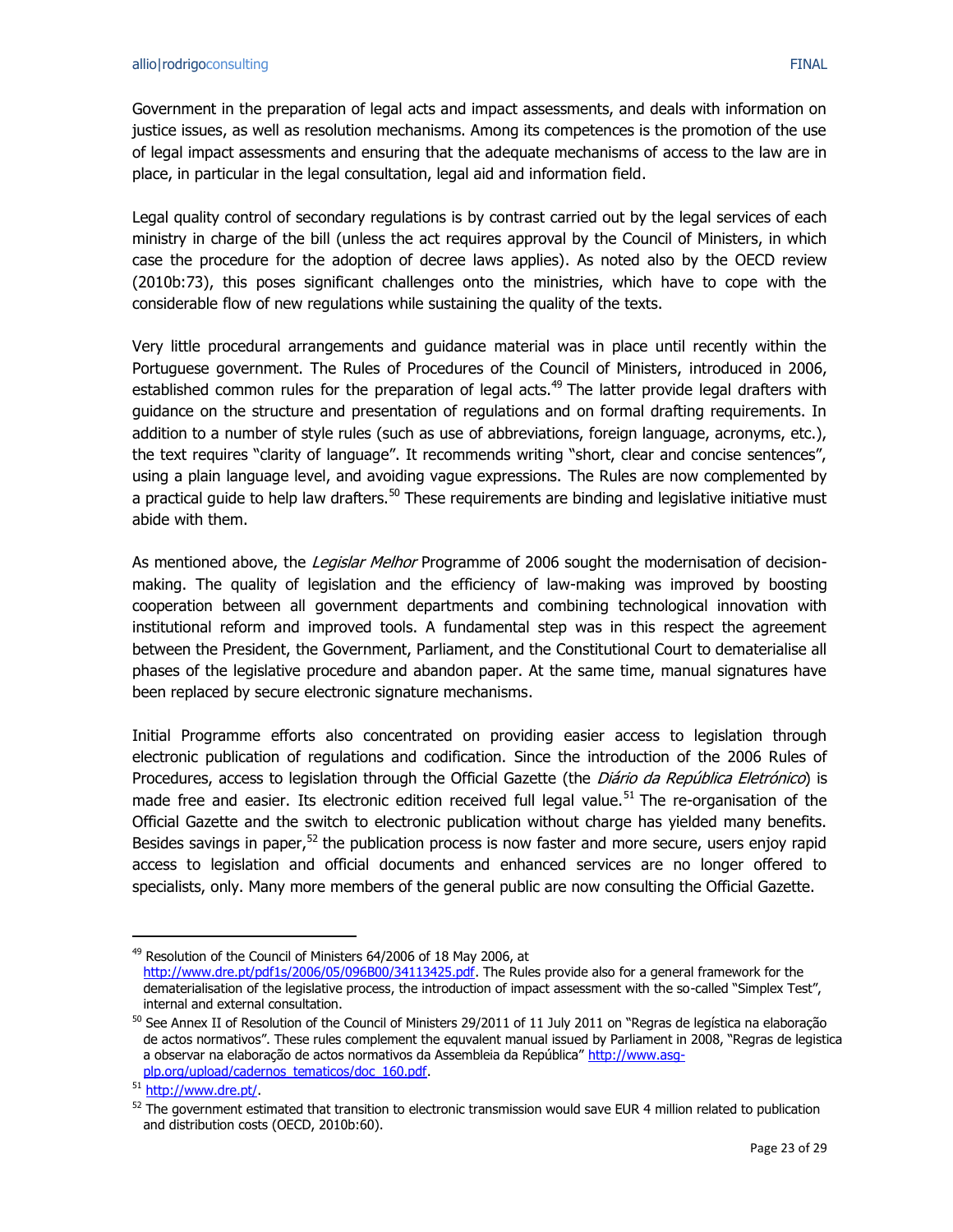The launch of the Official Gazette online was accompanied by the computerisation of *DIGESTO* (Sistema Integrado para o Tratamento da Informação Jurídica), the central registry of regulations operational since 1992. <sup>53</sup> The system manages all legal and regulatory information, as well as jurisprudence, to support the Government and private and public stakeholders in need for legal information. While consultation of this database is free of charge, for more advanced research capabilities and information are offered upon a subscription fee.

Further online registries of regulations also exist at the level of ministries and specialised bodies, such as independent regulators or other administrative bodies. In some cases, these databases are extremely comprehensive.<sup>54</sup>

Portugal also introduced the free on-line dictionary *Jurislingue*, a database of legal terms currently available in 7 languages: Portuguese, French, English, German, Dutch, Spanish and Italian. The dictionary allows for searching legal terms, national and foreign government departments and/or organisations, as well as bilateral and multilateral agreements in 7 languages; finding word families and/or contexts in which the words are used, in those languages; finding a definition for each term in the Portuguese section; and finding acronyms in the section "Bodies".<sup>55</sup>

A further IT measures was introduced by Portugal in 2008, in the form of the System to Control Legal Acts (Sistema de Controlo dos Actos Normativos), with the aim to electronically screen the administrative activities of legal acts. This facilitates the monitoring of enforcement and compliance, notably in relation to the transposition of EU acts.<sup>56</sup> A network of contact points is being set up throughout ministries and co-ordinated by CEJUR.

## <span id="page-23-0"></span>**3.4. CAPACITY-BUILDING MEASURES**

### **a) European Commission**

While no dedicated "Academia for Legislation" for civil-servants exists at the EU level to date,  $57$  a European Academy for Law and Legislation was established in 2009, $^{58}$  whose remit is nonetheless broader than strictly legal drafting for EU acts.

Also because of the centralised approach mentioned in earlier sections of this paper, the training provided by the Commission on drafting for its staff has so far remained relatively limited in terms diffusion and rather elementary in terms of content. In 2010, it was estimated that "several hundred officials have followed a standard two-day introductory course" (Robinson, 2010:154).

The Commission has organised a programme of occasional seminars on quality of legislation which give representatives from Member States the opportunity to present their approach on legislative

<sup>53</sup> [http://dre.pt/comum/html/digesto.html.](http://dre.pt/comum/html/digesto.html)

<sup>54</sup> See OECD (2010b:60-61) for explicit Internet links.

<sup>55</sup> [http://jurislingue.gddc.pt/.](http://jurislingue.gddc.pt/)

<sup>56</sup> Resolution of the Council of Ministers 197/2008 of 13 November 2008.

 $57$  For instance along the model of the institute of the same name in The Netherlands, [http://www.academievoorwetgeving.nl/.](http://www.academievoorwetgeving.nl/)

<sup>58</sup> [http://www.eall.eu/index.php/en.](http://www.eall.eu/index.php/en)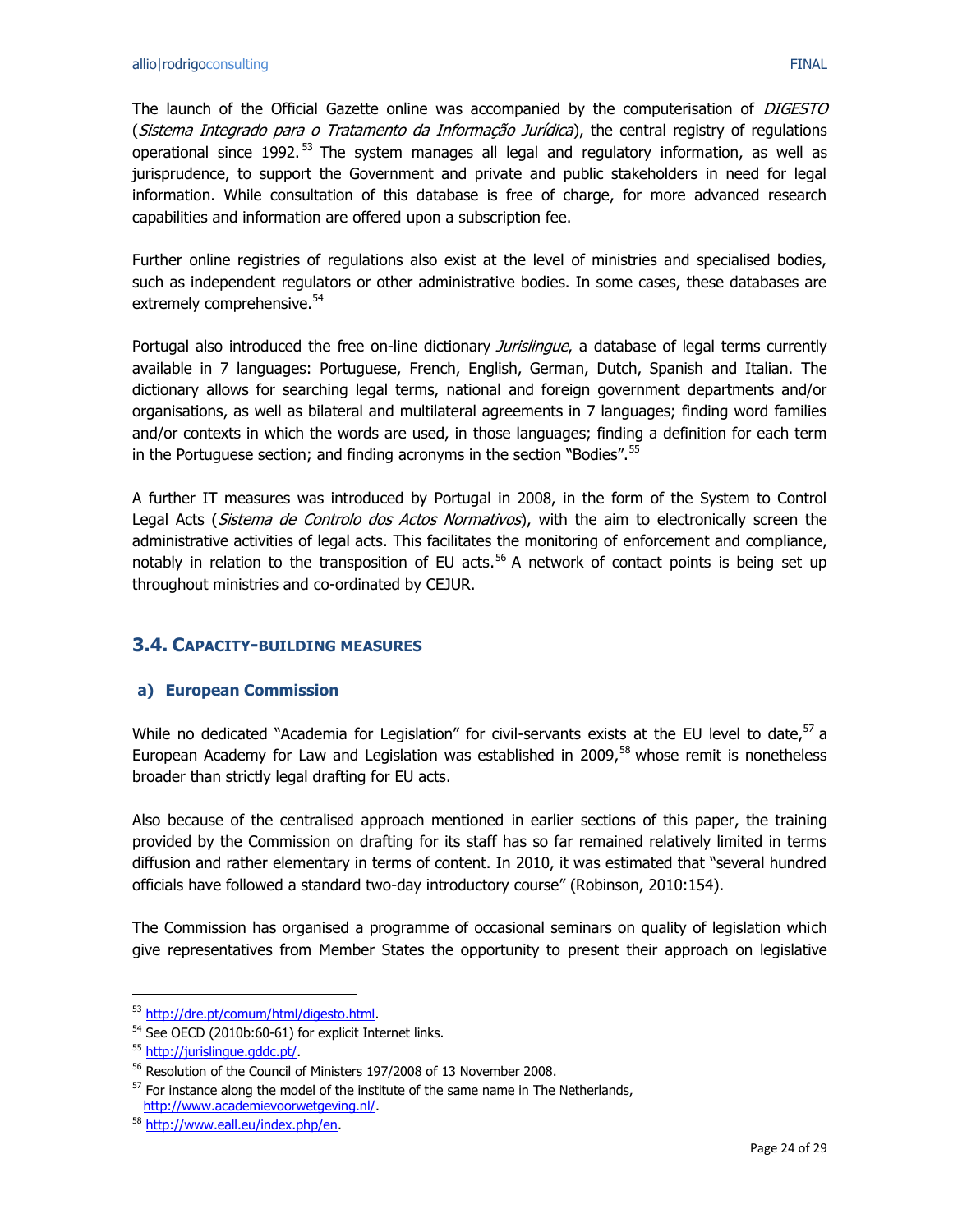quality to an audience of staff from the EU institutions, experts from the other Member States and academics.<sup>59</sup>

#### **b) France**

Training in drafting legal or regulatory texts is provided recurrently at ministerial and inter-ministerial levels. According to the OECD (2010a:66), some 100 officials a year are trained at the moment of joining civil service, being newly allocated to the specific departments, or as a part of horizontal new governance techniques. Further to reaffirmation by the Prime Minister in 2011 of the commitment of the government to enhance legislative quality,<sup>60</sup> the SGG has significantly expanded the offer of training.

Initiatives on live-long or specialised training on legistics are offered also by academic institutes, notably the *École Nationale d'Administration* (Biland and Vanneuville, 2012).<sup>61</sup>

#### **c) Portugal**

Over the past few years, considerable efforts have been made by Portugal to develop training although capacities remain rather uneven. Noteworthy is an initiative to link staff performance assessment with results obtained on Better Regulation policies.

Specialised training centres for public servants are present in Portugal, of which one of the most important is the National Institute for Administration (*Instituto Nacional de Administração*).<sup>62</sup> The Institute is responsible for the development of training courses, formal certification courses, and academically-oriented courses on the Portuguese public administration, and it offers an annual course on law-making. Universities also provide training to meet increasing demand for ICT expertise (OECD, 2010b:52). In 2011, a course on "Legal Assessment" was for instance conducted by the Political and Legal Sciences Institute of the Law Faculty of the University of Lisbon. Some ministries have organised own training programmes for staff, notably the Ministry of Justice, although not exclusively on legistics.

<sup>59</sup> [http://ec.europa.eu/dgs/legal\\_service/legal\\_reviser\\_en.htm#3.](http://ec.europa.eu/dgs/legal_service/legal_reviser_en.htm#3)

<sup>&</sup>lt;sup>60</sup> Circulaire du 7 juillet 2011 relative à la qualité du droit, JORF n°0157 of 8 July 2011, p.11835.

<sup>&</sup>lt;sup>61</sup> On ENA training, [http://www.ena.fr/index.php?/en/formation.](http://www.ena.fr/index.php?/en/formation) For another example, see for instance the Science-Po indepth seminar of 2012 a[t http://formation-continue.sciences-po.fr/pdf/IDP25.pdf.](http://formation-continue.sciences-po.fr/pdf/IDP25.pdf)

<sup>&</sup>lt;sup>62</sup> [http://www.ina.pt/.](http://www.ina.pt/)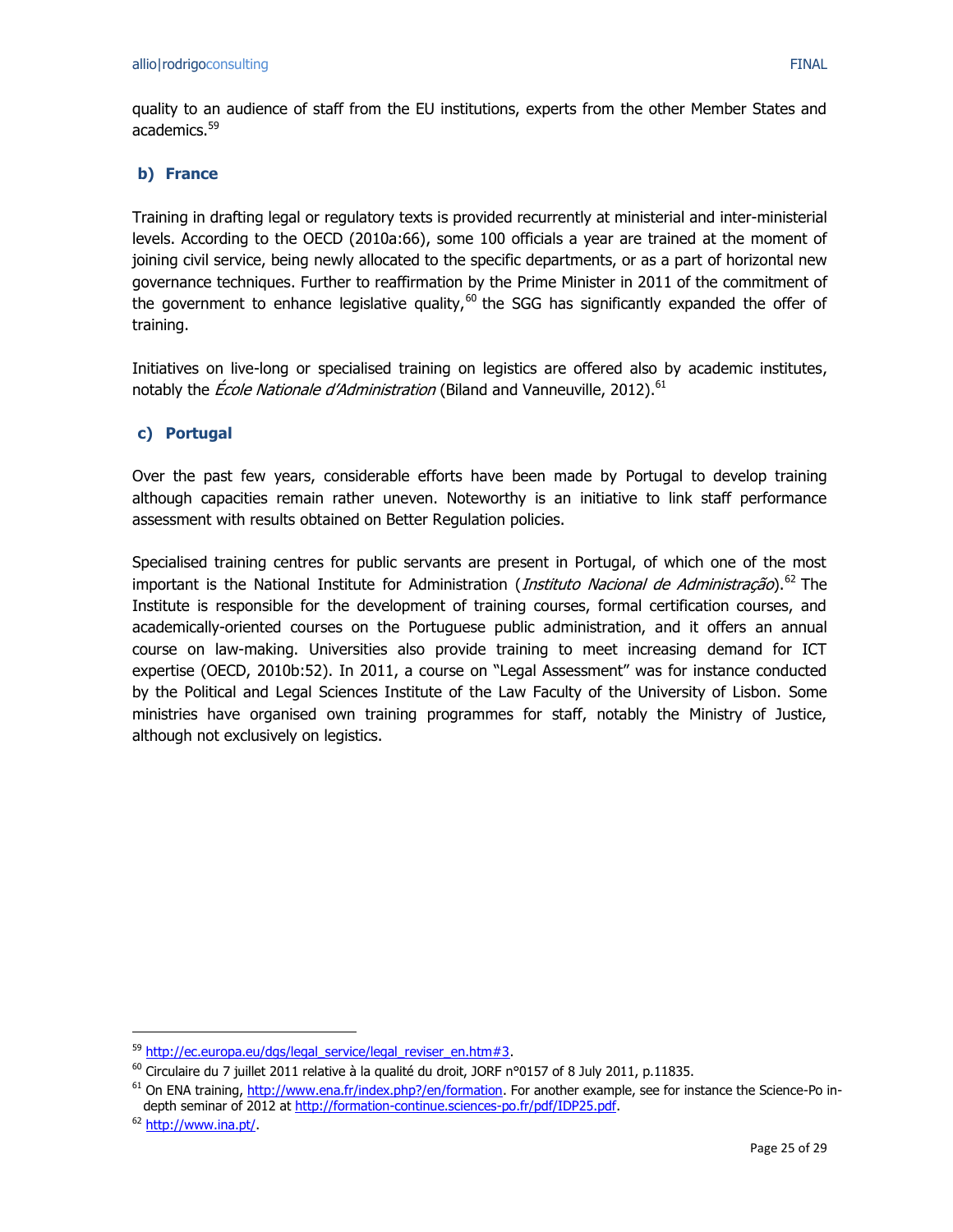# <span id="page-25-0"></span>**4. CONCLUDING REMARKS: ISSUES TO CONSIDER FOR BRAZIL**

This paper has presented features of the legal drafting system developed by the executives in three jurisdictions – the European Commission, France, and Portugal. After stressing the role that each institutional context and legal and administrative culture play in determining the legislative style (including the properties of language), the paper has dwelled on the allocation of tasks for drafting and overseeing legislative quality and consistency; on the introduction of specific guidance documents and ICT solutions; and on the deployment of training programmes.

From the structured analysis, Brazil may retain elements for reflection on why barriers to legislative quality still persist, and how they may be addressed.

#### **Decentralised good drafting**

The selected case studies are all, like Brazil, systems influenced by the civil law tradition, in which the primary legal drafting is carried out by civil servants who are often lawyers but who generally have many other responsibilities in the policy formulation process besides drafting. To somehow compensate, institutional and procedural mechanisms are often in place to permit a central department to check the quality of drafting against set standards and ensure the homogeneity and consistency of the legal text. This approach differs from common law countries, which tend to regard the drafting of legislation as something to be done by specialists, legislative counsel or parliamentary counsel.

A mix of the civil law and the common law approaches might actually constitute the famous "right middle" in this trade-off. Civil law jurisdictions might consider better recognising that the elaboration of legal text, their structure and their style is a skill in itself which cannot be left up to nonspecialised staff. Legal drafters may well have legal background and skills. However, because of the nature of the system they have to rely heavily on standard templates and on precedents from their own sector – while, on the other hand, they may overlook the relevance of professional drafting because they tend to see their various functions as a whole. William Robinson, a former senior legal reviser in the European Commission's Legal Service himself, aptly describes this challenge. Referring to the Commission technical specialists, who are also in charge of drafting, he notes that they "have very wide-ranging responsibilities for their respective sectors: carrying out preliminary work for all legislation, including consultation of the Member States, business circles and the general public and impact assessments; drafting proposals for basic legislation and steering them through the legislative process; drafting secondary legislation; advising Member States on how to implement the EU rules, both in the basic legislation and in the secondary legislation; giving interpretations of those EU rules to business circles; drafting interpretive notes; publishing guidance on websites and awareness-raising materials such as press releases; monitoring compliance and following up noncompliance by Member States or by business circles; and bringing proceedings before the [ECJ] if appropriate. (...) They may believe that it is not so necessary to make the actual legislation particularly easy to understand because simpler explanations are provided in the interpretive notes, guidance or citizens' summaries. They are often unaware that some of the language they use is jargon impenetrable to those outside the sector. And they have such wide-ranging responsibilities and so many documents to produce that they overlook the fact that drafting legislation requires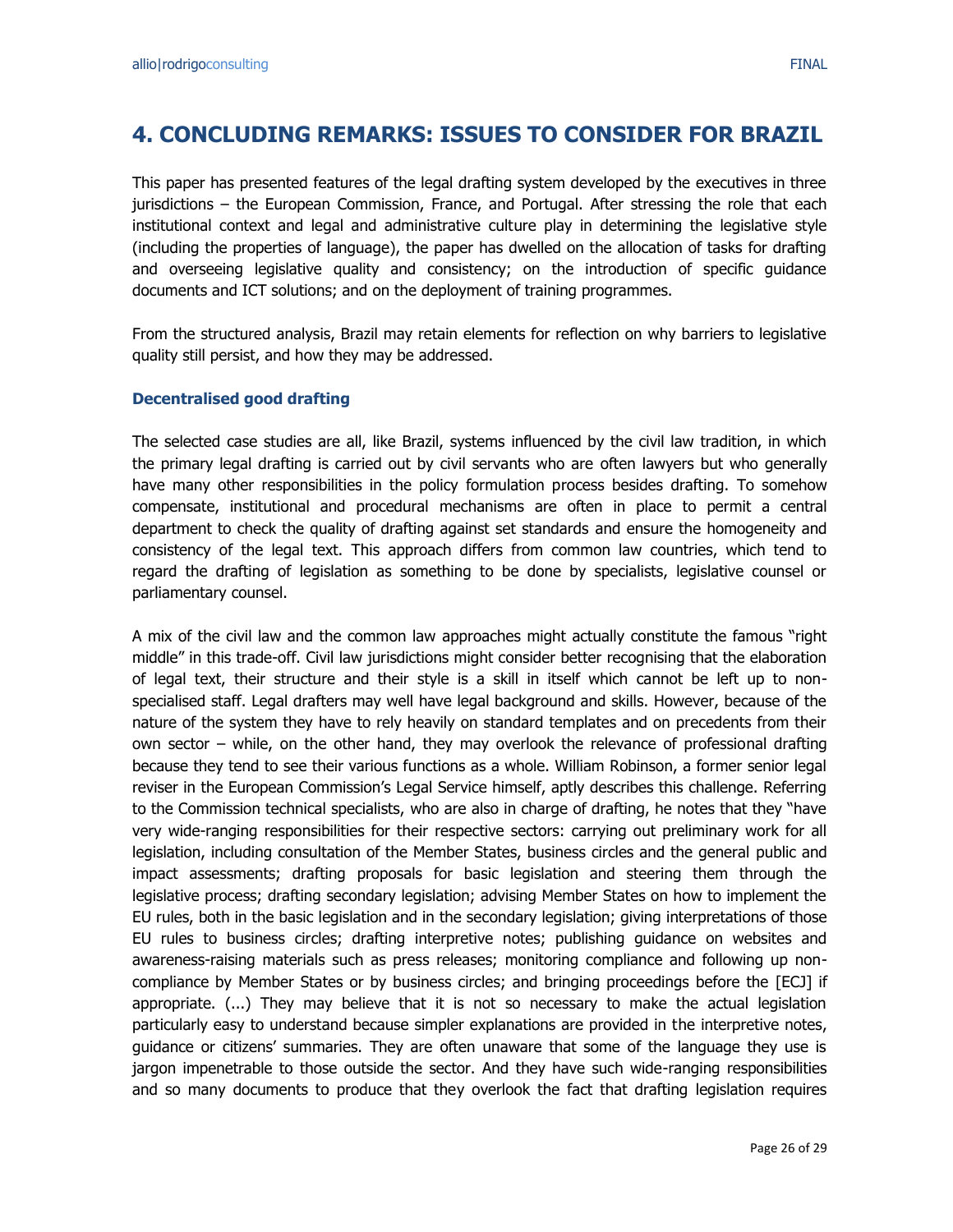more skill, more care and more time than writing a guidance note or a press release." (Robinson, 2011:81)

Investment in improving the very first drafts, by contrast, is likely to pay off later on throughout the various phases of the legislative process, including at the moment of implementing and enforcing legislation. A good first draft cannot but be improved at even higher standards when it reaches the final (centralised) legal revision stage. If the draft is of poor quality, by contrast, legal revisers struggle with multiple interpretation possibilities and interaction with the line department expert might not be smooth. Establishing specialised units in the ministries involved in drafting legislation can hence enhance legislative quality.

#### **Joining up good guidelines and capacity-building**

What emerges from this paper's overview is not a lack in the availability of technical quidelines. Portugal, who has embarked in deep reform at a relatively later stage, has now official drafting manuals in place and drafters can in any case rely on various sources within and outside government. Also for those jurisdictions where guidelines have been introduced since longer time, criticism persists about their real impact.

To illustrate, in 2006 the so-called "Davidson Review" commissioned by the UK Government to examine the impact of EU regulation on the United Kingdom stated that "it is widely acknowledged that the EU legislative process and practice (e.g. last-minute amendments by the Council or Parliament, without risk-assessment) still leads to poorly worded or ambiguous legislation. Management of such legislation is a challenging task for national governments and regulators."<sup>63</sup> In France, the mentioned Warsmann report of 2009 still noted a drop in legislative quality and also that the performance in drafting varied markedly across French ministries (Warsmann, 2009).

Technical guidelines and manuals are not enough. Besides constituting teams of legal experts within ministries, emphasis is almost unanimously put on the importance of reinforcing the ability to draft legislation through better, more systematic and specialised training and developing on-line tools to help those responsible for drafting. Often legal drafting training remains at a rather elementary level. Continuous training and capacity-building within government, supported by adequate financial resources, contributes to the effective improvements in the way legal acts are worded. In doing so, synergies should be sought with equivalent initiatives in the legislature in order to set up a common drafting culture and harmonised technical approaches. The approach undertaken by the EU with a series of inter-institutional agreement may constitute a model to be followed.

With the same rationale, a further interface to nurture is the one between institutions stemming from different levels of government. Even if they are unitary states, also the experience of France and Portugal reinforce the lessons that can be typically drawn from the EU system – the cooperation with lower legislative authorities is crucial. In the respect of the various autonomies and competences, the institution of regular seminars on legislative quality with representatives of federal, state and local authorities can provide the opportunity to illustrate the respective challenges, share experiences, and seek convergence.

 $63$  Davidson Review on implementation of EU legislation, HMSO 2006, see point 5.2.6., at [http://www.berr.gov.uk/files/file44583.pdf.](http://www.berr.gov.uk/files/file44583.pdf)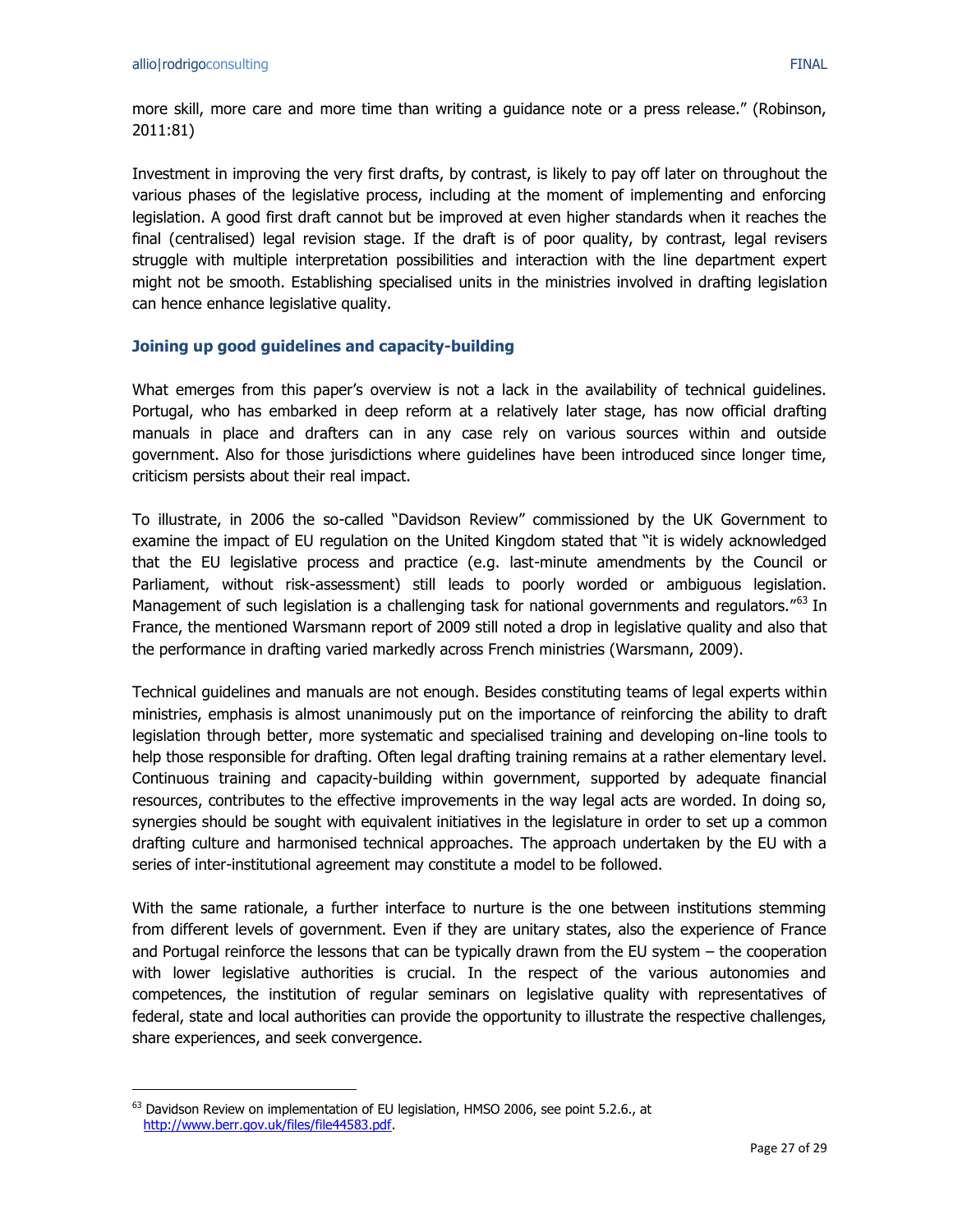Finally, the involvement of the judges and officials in the courts is a further element contributing to creating the best possible level-playing fields for the end-users to fully benefits from the rule of law.

#### **Reaping the benefits of ICT**

Modern ICT including the use of the Internet create the conditions for diffusing e-government strategies and the legislative quality domain is one of the areas most likely to rapidly benefit from it. In all jurisdictions analysed in this paper, two areas have clearly gained from related reforms.

The first is computer assistance for drafting. In all the executives considered, a Word-processing software is in place to standardise the formatting of draft acts and to make for stable electronic formats for internal transmission of those drafts. The interface is often expanded to communication of acts to parliament. These programmes minimise mistakes, contribute to savings and allow for checking the pace and respect of procedures and deadlines in the legislative process. The IT system also enhances real-time exchanges among legal drafters in various parts of the administration, helping create a network of expert and a common drafting culture.

The second area benefitting from modern technologies is accessibility. Almost everywhere in Europe legislative database and the official gazettes are now accessible online. This immensely facilitates access to legislation and therefore general awareness of the duties and rights of each citizen and economic operators when interacting among them or with the public administration. Besides the desirability of granting the electronic version legal authenticity, a necessary precondition is that the legislative stock must be published in such a way that it can be identified, found and consulted without undue burden. The fact that all the experiences considered in the paper – and indeed almost if not all jurisdictions in Europe – offer access to the official records free of charge does not necessarily mean that those database and search engines are user friendly and do not require some sort of investment in skills and time. Ancillary and complementary portals with summaries and factsheet information on the norms in force can further facilitate access. Only by making access truly straightforward for also non-expert users is likely to make a difference.